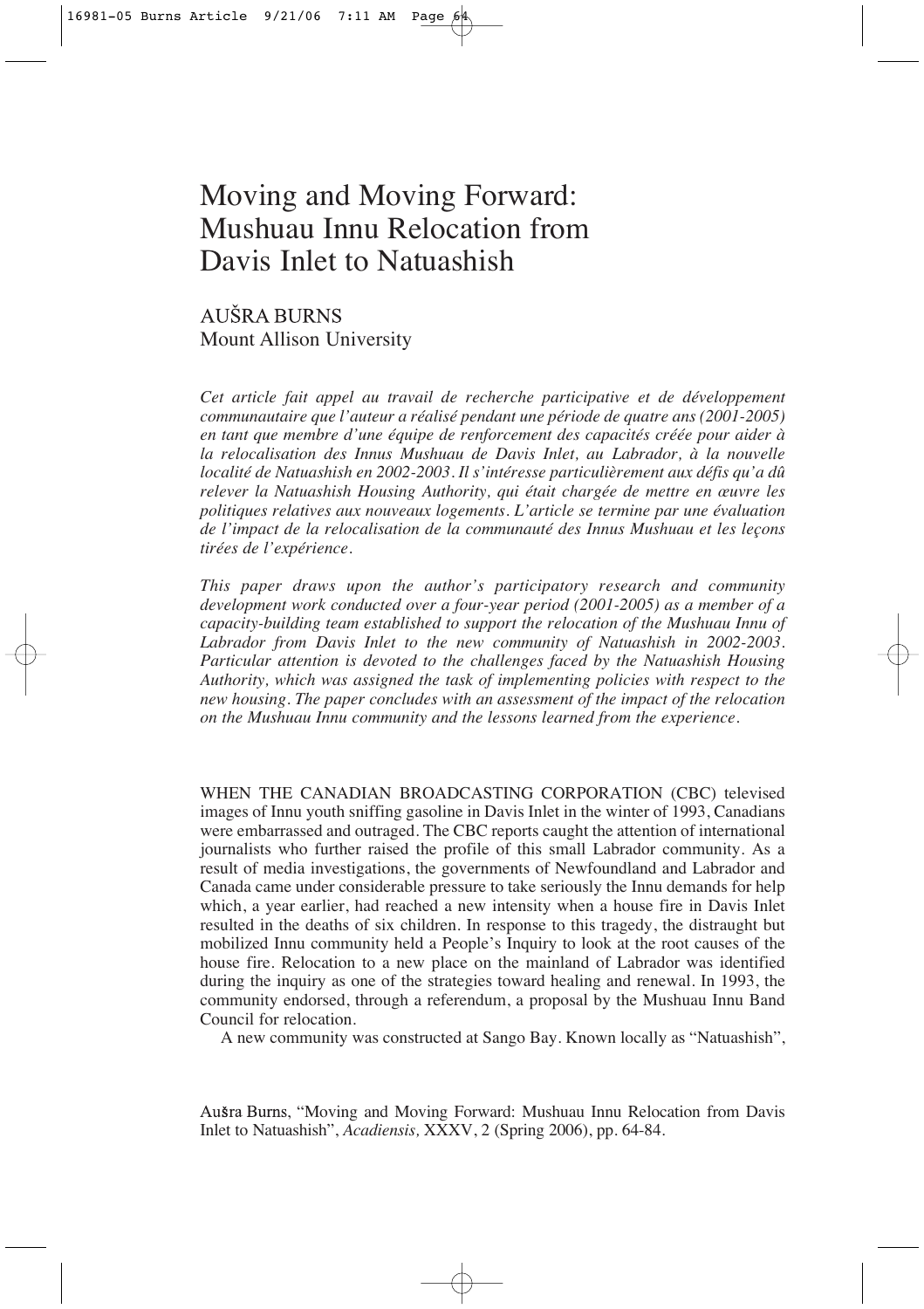it is located approximately 295 km north of Happy Valley/Goose Bay and 15 km west of Davis Inlet on the mainland coast of Labrador. The first phase of the construction of the new community was conducted over a six-year period, from 1997 to 2003, and included the design and building of an entirely new town site and all supporting infrastructure such as roads, an airstrip and a wharf for the approximately 700 people in the community. Despite construction delays, the first group of residents  $-30$ families out of 150 families – moved from Davis Inlet to Natuashish in December 2002 and the move was completed over the next 12 months. Seventy homes were completed by the time of the first move and 133 homes in total were constructed by the end of 2003.

The Mushuau Innu relocation became one of the most expensive and infamous relocations of an Aboriginal community in Canadian history. Costs rose from an estimated \$82 million in 1996 to over \$152 million at the time of the move in December 2002 (INAC, 2004). While many believe that the increased expenditure was necessary for the success of the project, the move has far from completely solved the community's problems. The specific circumstances are unique, but the serious social and economic challenges experienced by the Mushuau Innu are common in many northern communities and Canadian Aboriginal communities in particular. Complex barriers to increasing or regaining quality of life in these communities run along political, cultural, policy and economic lines and have important physical and environmental dimensions as well. In the case of the Mushuau Innu, for example, the federal government's imposed governance system requiring election of a single chief and council does not reflect the traditional Innu family-based hierarchy. The new political processes erode solidarity as the community struggles for fair treatment.

More generally, many of the root causes of physical health deterioration and communal problems can be traced to the loss of cultural continuity in daily life. For the Mushuau Innu this continuity was disrupted when their traditionally nomadic life was forcibly changed to a settled existence in increasingly crowded and poorly serviced communities. Lack of employment and income options as well as government-imposed policies – including those related to education and social assistance – did not allow the Innu to spend significant time hunting or foraging in their traditional territories. In addition, these traditional Innu territories are being used for military and resource-extraction purposes. While the remote northern location defined the life of the Mushuau Innu for centuries, this geographic and environmental setting in modern times becomes problematic, especially with regard to the adequate and timely provision of goods, materials and services.

This article is about what was learned – and what is still being learned – from the Mushuau Innu relocation experience up to 2005. It assesses, in particular, the establishment, performance and capacity-building efforts of the Natuashish Housing Authority (NHA), an organization charged with planning, delivering and managing the Mushuau Innu housing. The analysis is based on findings from four years (2001- 2005) of participatory research and community-development work in Davis Inlet and Natuashish conducted as a member of a multi-stakeholder support team established to assist the relocation effort. The article begins with a brief discussion of Aboriginal community relocations in Canada and the experience of the Mushuau Innu to the time of this most recent relocation. The subsequent section describes the approaches to research and information gathering undertaken in Davis Inlet and later in Natuashish.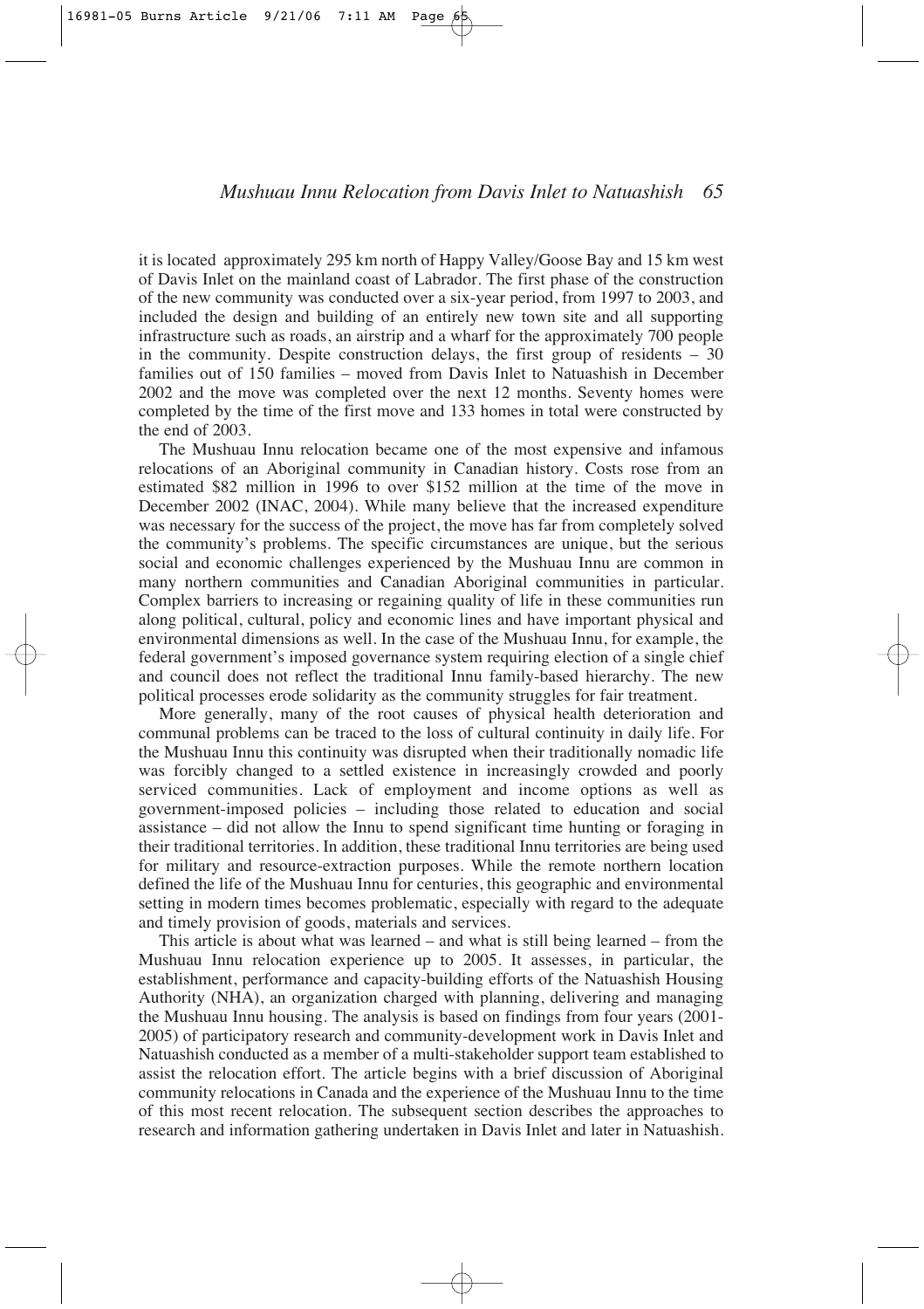The ensuing discussion follows the chronological sequence of events surrounding the community's move. It starts with the planning of the relocation, explores the community's reactions to the new homes and reflects on the actual move. Particular attention is given to the challenges faced by the housing authority and the priorities it established during its formative period between 2002 and 2005. The paper concludes with an assessment of the impact of the relocation on the Mushuau Innu community and the lessons learned from the experience. It acknowledges the benefits of the relocation, but it also recognizes the challenges that the community still faces.

#### **Relocations in Canada**

Since the beginnings of permanent European settlement in "Canada" in the 17th century, Aboriginal communities have experienced the negative effects of displacement from their traditional dwelling, hunting and fishing grounds. This displacement included restrictions on the use and changes in the territories of Aboriginal homelands as a result of land-purchase agreements, treaty-making processes and the establishment of reserves, beginning in the 18th century. Since Confederation in 1867 and the passage of the Indian Act of 1876, the displacement of Aboriginal people has often taken the form of deliberate initiatives by federal governments to move particular Aboriginal communities for administrative or development purposes.1 According to the *Report of the Royal Commission on Aboriginal Peoples* (RCAP) released in 1996, most of these relocations must be seen as part of a broader process of dispossession and displacement, a process with lingering effects on the cultural, spiritual, social, economic and political aspects of people's lives. The main problems identified by the commission included the government's overall attitude of paternalism and its arbitrary use of power. Decisions were often made with little or no consultation and many of these "planned" administrative and developmental relocations were undertaken on short notice (RCAP, 1996, vol. II, chapter 11, p. 3).

It is important to acknowledge that the practice of relocation was common and that relocations took place throughout Canada. Aboriginal communities from Tsulquate and Burns Lake in British Columbia to Makkovik, Nutak, Hebron and Davis Inlet in Labrador were affected by the process. For the Mushuau Innu, the move to Natuashish was the third relocation that they had experienced in less than 60 years. The first took place in 1948, a year before the Canadian government assumed fiduciary responsibility for Aboriginal communities in Newfoundland and Labrador and a second relocation took place in the late 1960s (RCAP, 1996, vol. II, chap. 11, pp. 5-7).

In discussing criteria and standards that should guide future relocations, the Royal Commission on Aboriginal Peoples stressed the necessity of ensuring that: 1)

<sup>1</sup> Although there have been many reasons for relocation, and these reasons cannot always be neatly separated, the moves can be grouped into the two main categories: administrative relocation and developmental relocation. Administrative relocations are moves carried out to facilitate the operation of government or to address the perceived needs of Aboriginal people. Developmental relocations have a long history and have been used frequently around the world as a rationale for population transfer. Developmental relocations have often been related to agricultural expansion and land reclamation, urban development and hydroelectric projects. See RCAP, 1996, vol. II, chap. 11, pp. 5-7.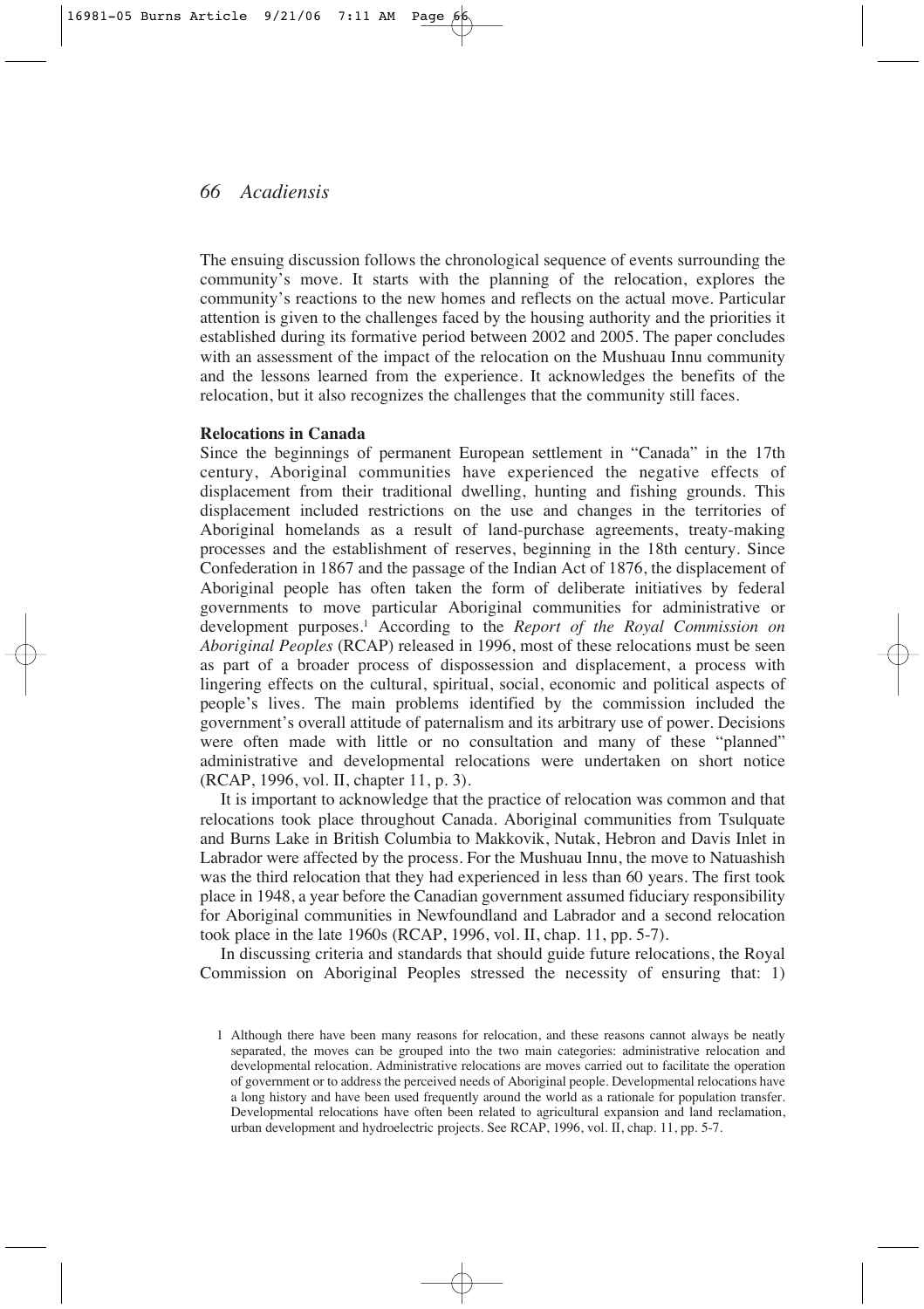appropriate authority is obtained by government before proceeding with relocation; 2) those to be relocated provide their informed consent to the relocation; 3) the relocation is properly and carefully planned, carried out and supervised; 4) the promises made are kept; and 5) the relocation is carried out with consideration for, and respect shown to, those being moved (RCAP, 1996, vol. I, p. 117). These criteria represent an important and historically situated reference for the assessment of contemporary Aboriginal relocations and apply, in particular, in a case such as the third administrative relocation of the Mushuau Innu in December 2002.

#### **The Mushuau Innu of Labrador**

For 6,000 years or more the Innu had been nomadic hunters, traversing the interior region of the Labrador/Ungava Peninsula, which encompasses virtually all of Labrador and a significant portion of northern and eastern Québec north of the St. Lawrence River (Ryan, 1988, p. 4). The Mushuau Innu are part of the larger Innu population that currently includes approximately 16,000 members living in 13 communities in Labrador and Québec (Samson, 2003, pp. 70-1). The Innu of Labrador number about 1,600 and live primarily in two communities: Natuashish and Sheshatshiu. They are represented politically by an organization called the Innu Nation.

In the mid-1920s, during a cycle when the caribou were particularly sparse, the Mushuau Innu began to spend their summers along the shores of Davis Inlet and Voisey's Bay (Henriksen, 1994, pp. 5-6), the former of which was also the site of the Hudson's Bay Company trading post. In 1948, Newfoundland authorities closed this trading post at Davis Inlet and moved the Mushuau Innu to Nutak, about 400 kilometres north on the Labrador coast. This move was undertaken without community consultation or consent. A year later, the Mushuau Innu, unhappy with the new arrangement because it was so far away from traditional hunting grounds, walked back to Davis Inlet. In 1967, at the urging of the local priest, $\epsilon$  several government officials and Innu chief Joe Rich, 150 Innu were moved about four kilometers away to a new Davis Inlet (Utshimasits), on Iluikoyak Island, where they lived on a yearround basis (Backhouse and McRae, 2002 and Roche, 1992b).

After Newfoundland and Labrador joined Confederation in 1949, the federal government began to build new houses for the Innu. The houses were small (750 square feet), built close together and had few amenities. While equipped with tubs, toilets and sinks, the houses had no water or sewage services, few pieces of furniture

<sup>2</sup> The Roman Catholic Church, along with provincial and federal governments, has played an important role in shaping the lives of the Innu. By the late-19th century, Labrador Innu received sporadic summer visits from Catholic missionaries – initially from the diocese of Québec and later from Harbour Grace (Tanner, 1998, p. 242). Missionaries converted many Innu to Roman Catholicism and were among the first to supply the colonial government with information about Aboriginal people in Labrador, including the Innu. According to Colin Samson (2003, p. 29), 20th-century missionaries were instrumental in encouraging Innu settlement in order to promote not only the "orderly establishment of relations among the congregated Innu, but between them and the state and Church". The first Innu chief, Joe Rich, was appointed by Father Edward O'Brien in the 1920s and, according to Samson, the chief "unwittingly became an instrument of the priest" (see also Henriksen, 1973, p. 97-8).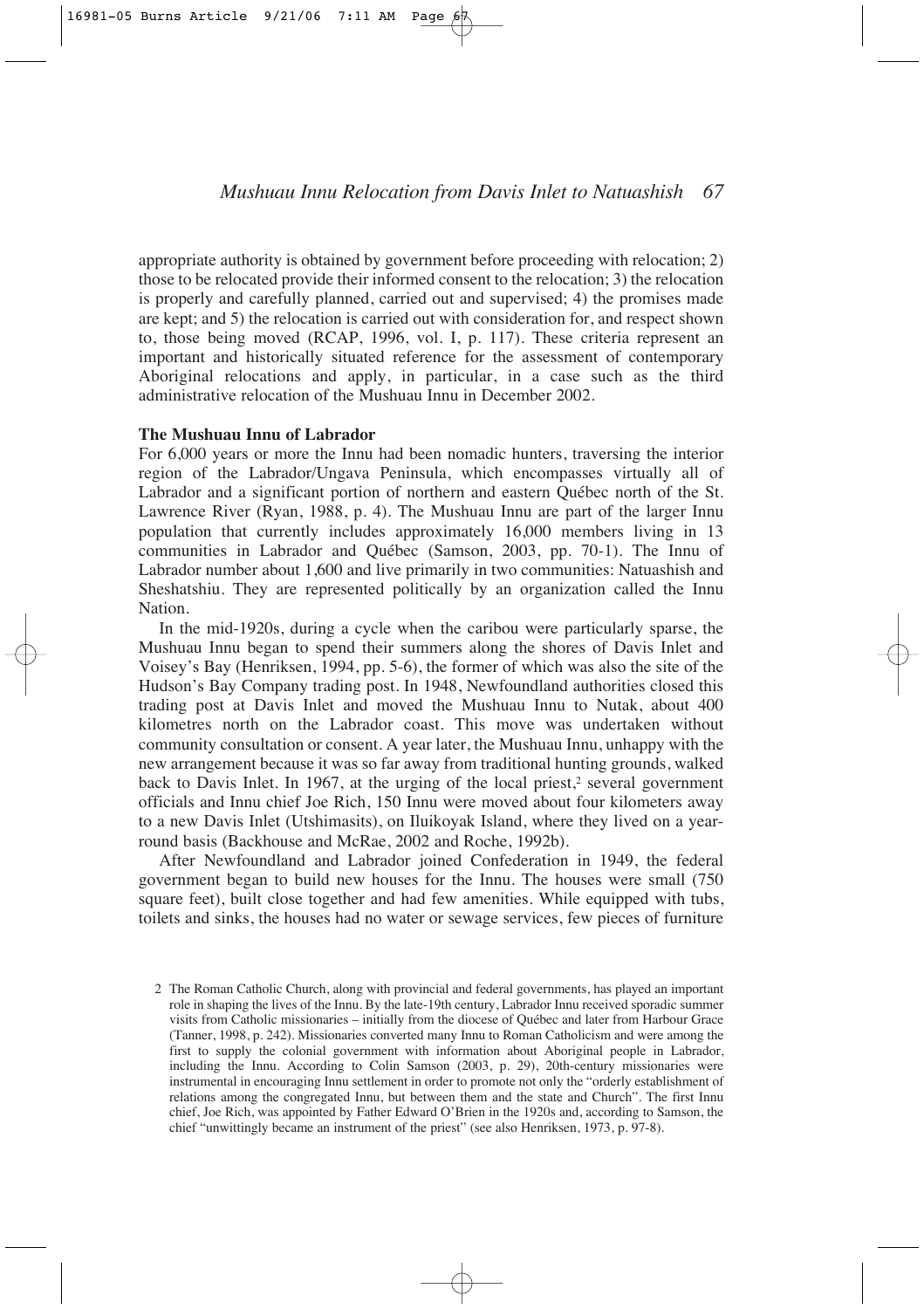and a single power outlet. Many families used hot plates or diesel fuel to start fires to warm their homes (Innu Nation, 1995). Gradually, the residents of Davis Inlet found themselves slipping out of touch with their traditional migratory way of life while having difficulty fully embracing a "modern", sedentary lifestyle.

The slow but steady disengagement of the Innu from their traditional hunting grounds and migratory lifestyles accelerated in the 1960s with settlement in the new Davis Inlet. According to the recollections of community member George Rich (2000), some of the last long-distance trips by dog team to hunt caribou were made by community families in the 1960s (see also Henriksen, 1973). The opening of a school in the 1960s made it more difficult for children to learn the hunting way of life and the Innu language. As "the church school, Social Service, clinic, store and RCMP" began to change their lives, rates of substance abuse, alcoholism and family violence increased (Innu Nation, 1995). Meanwhile, many changes were taking place on and around traditional Innu hunting and burial grounds. In the 1970s, a hydroelectric development at Churchill Falls flooded thousands of hectares of land. In the 1980s and early 1990s, the Innu fought against the introduction of low-level military flight training over caribou and waterfowl habitat. And in the same period that the third relocation initiative was being conceived and realized, natural-resource exploitation intensified following the discovery in 1994 of one of the richest nickel deposits in the world at Voisey's Bay.3 The rapid pace of development in the area gave the Innu community little time to adapt to the new reality of corporations and governments transforming the local landscape.

#### **The 1949 Terms of Union and Jurisdictional Difficulties**

In addition to being repeatedly relocated, the Mushuau Innu, along with the Inuit and Mi'kmaq in Newfoundland and Labrador, experienced particular jurisdictional difficulties (Hanrahan, 2003, p. 211). The 1949 Terms of Union under which Newfoundland and Labrador entered Confederation made no reference to Aboriginal peoples, although the matter had been discussed during the negotiations between the representatives of Newfoundland and Canada (Backhouse and McRae, 2002; Samson, 2003, pp. 54-6; Roche, 1992a). A special bilateral committee on the future status of Newfoundland's Aboriginal peoples in Confederation concluded that the Mi'kmaq, Innu and Inuit in the new province should be brought fully under federal jurisdiction, but this failed to happen. Since the province had no reserves and its Native peoples had recently exercised the right to vote, the introduction of the Indian Act would have raised politically awkward questions. Instead, it was agreed that the province would administer Native affairs with grants from Ottawa. As Adrian Tanner (1998, p. 238) argues, Canada and Newfoundland missed an opportunity in 1949 to pioneer a better Native policy. As a result, the Innu claim – with some justification – that for more

<sup>3</sup> The Voisey's Bay deposit is a vast sulphide ore body containing rich nickel, copper and cobalt resources. A total investment of approximately \$3 billion will be made in mining and processing in Newfoundland and Labrador over the estimated 30-year life of the project. According the Voisey's Bay Nickel Company Limited, the project employed over 800 individuals in 2005 (http://www.vbnc.com). A number of Innu and Inuit from the surrounding communities are employed by the company.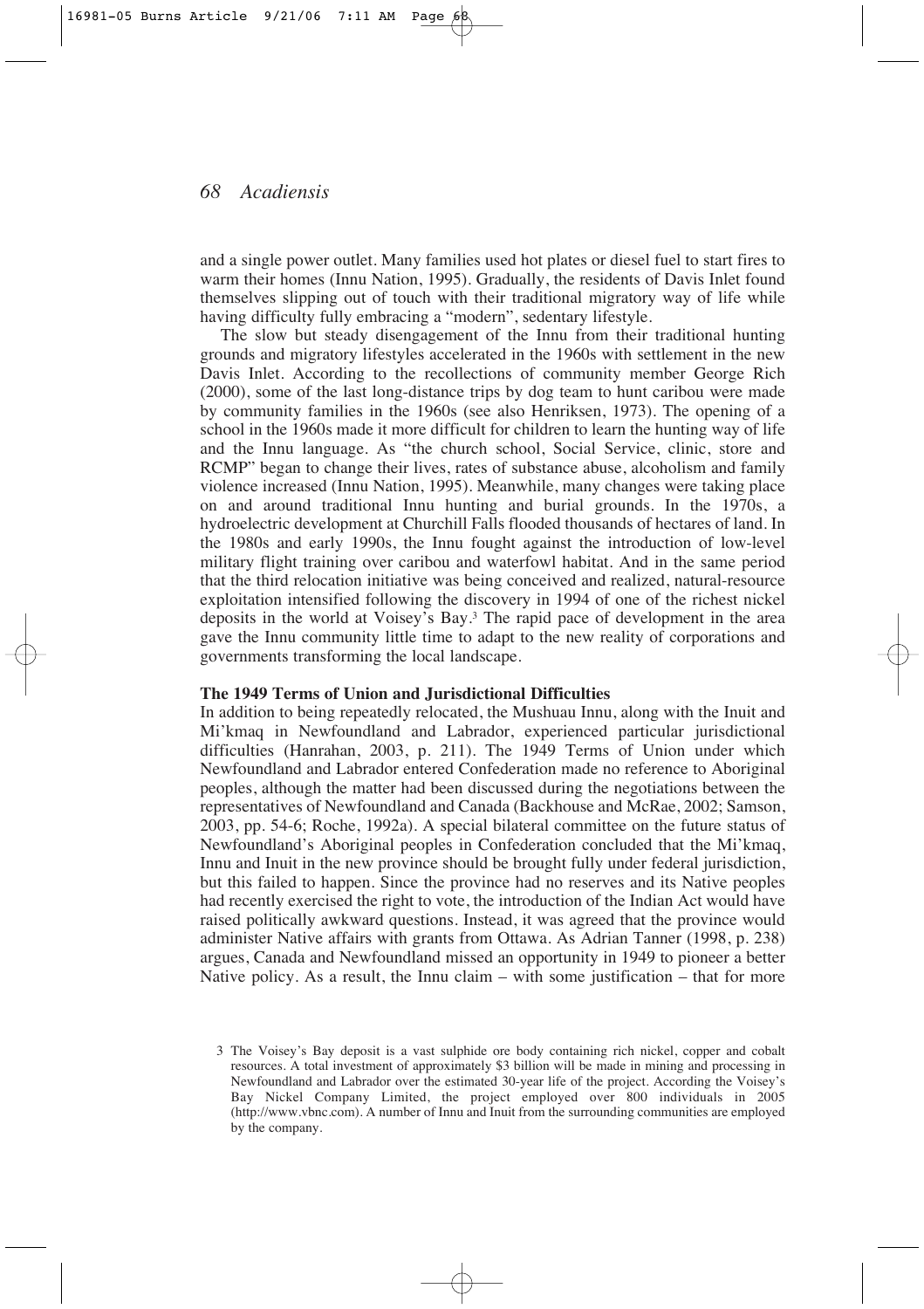than half a century the federal government refused to recognize its constitutional obligations and that this has resulted in a continuing failure on the part of governments, both provincial and federal, to provide them with the level and quality of services received by other Aboriginal peoples in Canada. While First Nations status in Newfoundland and Labrador is now being achieved slowly and in a piecemeal fashion, the lack of action by the provincial and federal governments in terms of assuming their constitutionally binding responsibility has had lasting negative repercussions on Aboriginal well-being (Backhouse and McRae, 2002; Hanrahan, 2003).

#### **Research Approach**

As planning and construction work in the new community began, it became evident that there was a need for focused support for Innu governance during the relocation. Most importantly, the people of Natuashish needed good policies and processes in place to manage their new housing stock. A portion of the relocation funding was therefore allocated to the creation of a stakeholder support team to undertake various community capacity-building activities. Established in 2001, the team included representatives from federal and provincial governments, private sector groups, academic institutions and various First Nations organizations.4 My membership on this support team, as a representative of Mount Allison University's Rural and Small Town Programme, gave me direct contact with the Innu community and the Natuashish Housing Authority staff and board members, and provided many opportunities to visit Davis Inlet and Natuashish. Research-related interviews with community members were conducted in conjunction with meetings held to help the NHA to develop its housing policies and procedures documents. The interviews themselves served, at that time, as a "stock taking" and reflection tool. They helped NHA board members, NHA staff and government representatives to refine their approach to reaching specific developmental goals and to articulate more effectively ideas for dealing with logistical, social and political challenges. Carefully timed interviews were also designed to aid stakeholders in building organizational/institutional memory. Interviews were scheduled to complement many capacity-building tasks undertaken by the team members, including the development and review of the housing authority's documents as well as various meetings and workshops. The interviews gave many Innu community members an opportunity to discuss their immediate concerns and reflect on the broader political and cultural contexts and the community's history. My participant observation and journalkeeping informed the work of the support team. A great deal was also learned from the community through my being involved in practical work such as conducting housing board and staff workshops, developing staff job descriptions and initiating a resident life-skills counseling programme. The life-skills counseling programme, for

<sup>4</sup> Representatives were from the following organizations: Innovative Business Alliance Corporation, Sydney, Nova Scotia (NS); Turtle Island Associates, Ontario; Ki'Knu Housing, NS; Health and Community Services Department, Miawpukek First Nation, Newfoundland and Labrador (NL); Aboriginal Housing Inspectors from Paq'tnkek First Nation, NS and Indian Brook First Nation, NS; Rural and Small Town Programme, Mount Allison University, New Brunswick; Labrador School Board; Health Canada, Labrador Secretariat; and other provincial and federal agencies and departments.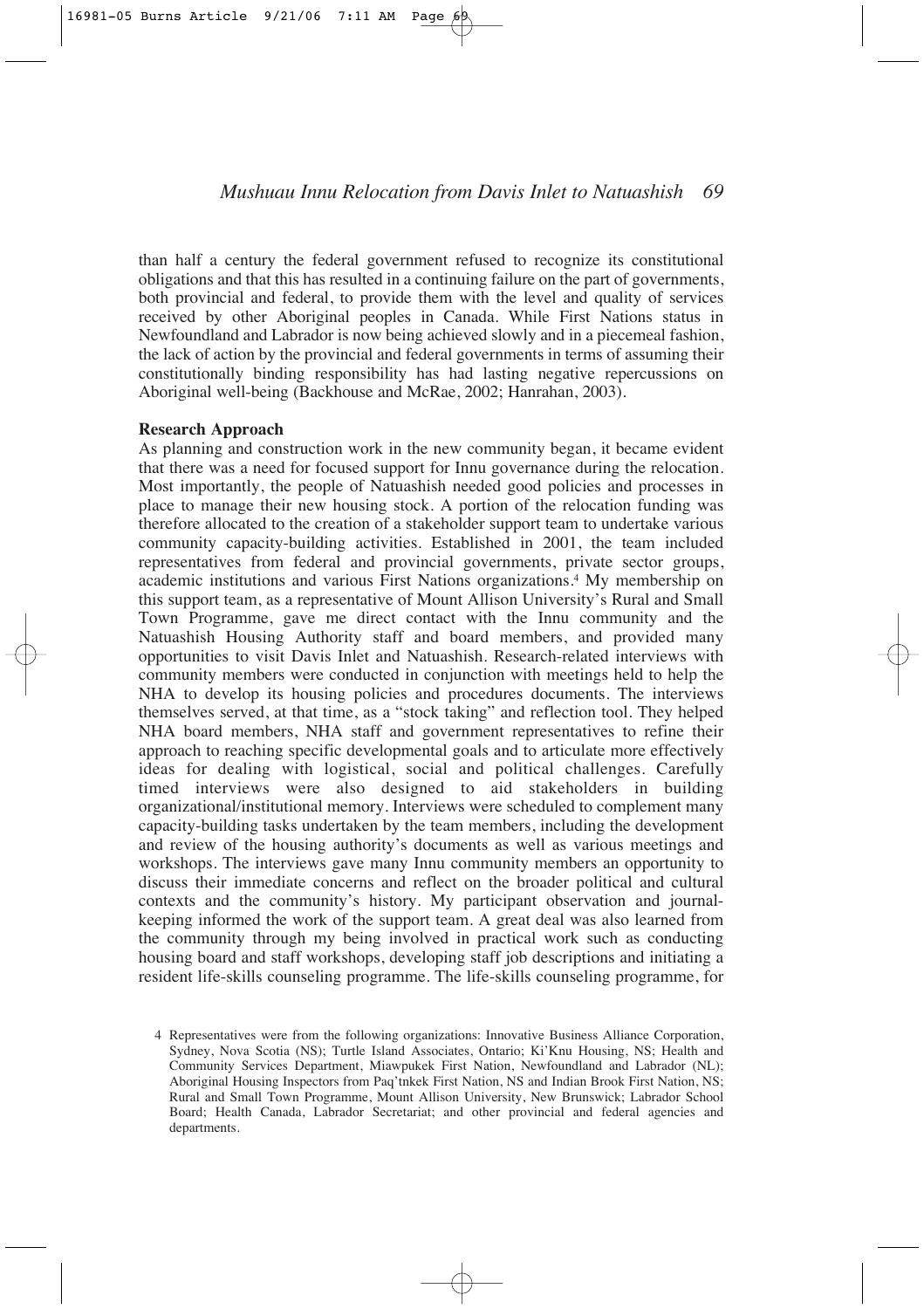instance, involved teaching Innu families safe use and basic maintenance of appliances in their new homes. They learned about washing machines, dryers and electric stoves and how to properly monitor air exchange systems and water heaters.

This approach to research on the relocation was important because the story of the relocation had to be told in a way that was useful to those willing to learn from it.<sup>5</sup> Several specific tools were used for data collection: participant observation; involvement in consultations, meetings and group discussions; group and individual key informant interviews (with community leaders, community members, professionals involved in the relocation project and government representatives); and analysis of a range of relevant documents such as internal correspondence, media reports and research studies. Between September 2003 and September 2004, 18 indepth interviews were conducted with representatives of several key stakeholder groups: the Natuashish community leadership and band council; the NHA staff; the federal government and private sector organizations involved in implementing and managing the relocation initiative; professionals engaged in the construction work; and community service providers living in Natuashish. All interviews were anonymous. Some names and events referenced in these interviews were omitted from this paper to avoid exacerbating political and social tensions in an already charged environment.

## **Before the Move: Relocation Planning**

Plans for the new community of Natuashish began to take shape in the early 1990s as media reports detailed how unbearable life was in Davis Inlet. In 1994 the federal and provincial governments made a formal commitment to support and fund relocation to a mainland site of the community's choice. From a distance, it appeared that the suicide attempts in 1993 by several young people precipitated the Innu demand that their community be relocated, but relocation had been actively pursued by the Davis Inlet Innu for many years (Press, 1995). In March 1992, the Mushuau Innu had

5 The case study research approach and elements of the Standard Logic Model and Temporal Logic Model of programme evaluation were used in documentation and analysis of the relocation (Gasper, 1997; den Hayer, 2002). The Standard Logic Model was invented in the 1960s by a team of consultants led by Leon Rosenburg (Gasper, 1997). Over the last 40 years it has become part of standard procedure for programme and project management and evaluation at various Canadian and international agencies and organizations. Despite slight variations in terminology and structure, the purpose of a logic model is to illustrate the programme's/project's components and how they logically link together. A logic model is also used to measure the success of the programme/project against its original plans (see den Hayer, 2002). Although current logic models can be continuously revised to reflect new programme realities, they do not capture the fluid motion with which the programme/project adapts to a chaotic environment, the contributing factors, nor the evolving stakeholder learning. In order to address this issue, the International Development Research Centre's (IDRC) Evaluation Unit has researched and developed an alternative logic model that could include programme/project responsiveness to environmental changes and the organizational learning process. This alternative model, the Temporal Logic Model (TLM), achieves this goal through periodically recording contextual changes, making an interim assessment and integrating any subsequent modification (see den Hayer, 2002). The evaluation completed in relation to the Mushuau Innu relocation helped to measure the initiative's interim outcomes against its original plans. In addition to measuring outputs against inputs in this complex undertaking, an evaluation of the learning process was incorporated to allow for a better understanding of emerging interim strategic possibilities and possible future directions for the NHA and other community stakeholders.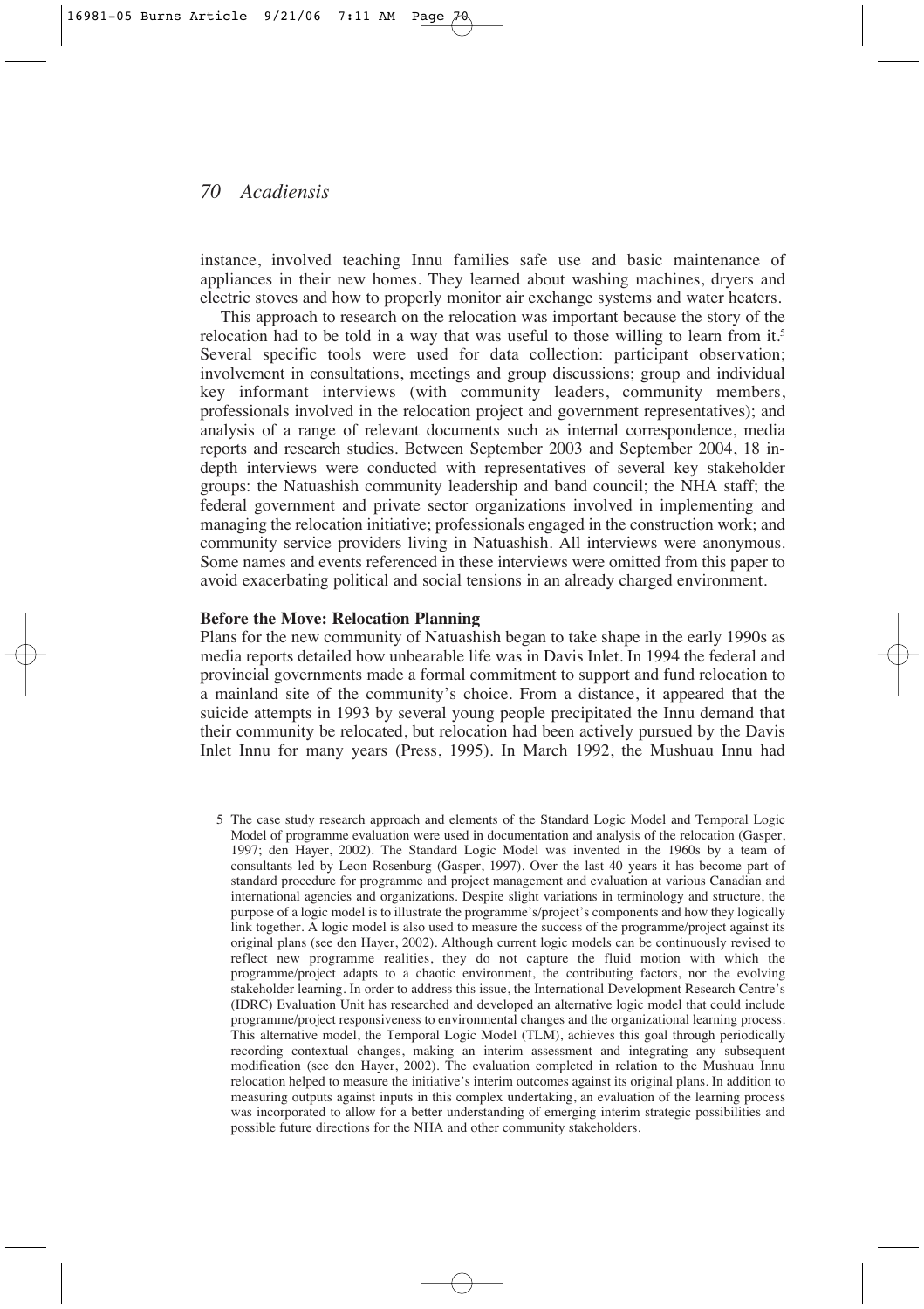organized a community consultation process called a "Peoples Inquiry" in which they probed some of the causes of the social disintegration in the community. The Innu created a seven-point plan for change, which, among other healing and renewal measures, included the relocation. It was believed that such a move would help the Innu regain "their spiritual power", their "social and psychological health", and their "collective identity and self-esteem" (Henriksen, 1993). Key practical reasons articulated in support of the relocation included: 1) the rapid expansion of the Mushuau Innu population; 2) the lack of additional land for community expansion; 3) the steadily deteriorating supply of safe drinking water; 4) the need to improve radically the community's infrastructure and living conditions; and 5) the poor access to the mainland and the community's traditional hunting grounds – Iluikoyak Island was accessible only by air at least four months per year (Innu Nation, 1995).

In 1994 the Mushuau Innu Band Council (MIBC) and provincial and federal governments reached an agreement to provide necessary funding for the relocation of the community and signed a Statement of Political Commitments. Several socioeconomic and technical studies were undertaken following the signing of this agreement (Whitford Environment Ltd. 1994; Arcéos Inc., 1996). According to the findings in some of these studies, it was impossible to supply the Davis Inlet community with adequate running water from wells on the island. Indeed, the estimated cost of establishing a source of fresh water on the mainland and piping that water to the community was higher than relocating Mushuau Innu to an entirely new community (Wilkinson, 1995). In a 1995 study commissioned by Indian and Northern Affairs Canada, Wilkinson and Masella evaluated several sites for the new Innu village. Little Sango Pond (Natuashish) was chosen as the preferred location. The Mushuau Innu Relocation Agreement (MIRA) between the Mushuau Innu of Davis Inlet and the Canadian government, finalized in 1996, outlined the parameters and financial arrangements for the project, which included a requirement on the Innu side to adopt a long-term comprehensive community plan that addressed social and highunemployment problems in the new community at Sango Bay. The Innu were to ensure, through proper feasibility and technical studies, that the new town site was technically and environmentally viable and that the cost of construction of the new town and the relocation was "reasonable" and reflected the initial estimate of \$82 million (INAC, http://www.ainc-inac.gc.ca/pr/info/info62\_e.html).

On 29 October 1996, an overwhelming 97 per cent of Mushuau Innu voted to approve the Mushuau Innu Relocation Agreement and directed the Mushuau Innu Band Council to sign it. The MIRA was signed in Utshimassits on 13 November 1996 by Chief Katie (Kiti) Rich, Ron Irwin, minister responsible for the Department of Indian Affairs and Northern Development (DIAND), and Newfoundland and Labrador Premier Brian Tobin. As part of this agreement, regressive federal and provincial programmes were "devolved" or gradually eliminated and new initiatives were put in place to promote the renewal of Innu health, culture, society and economy. The preamble to the agreement included a clause that confirmed the status of the Mushuau Innu as "Indians within the meaning of section 91(24) of the Constitution Act, 1867" (quoted in Backhouse and McRae, 2002, p. 2).

The province agreed to provide the land for the new community through a 20-year renewable lease, with the potential of a future transfer of land to the Innu resulting from land claim negotiations. The Canadian government agreed to provide funding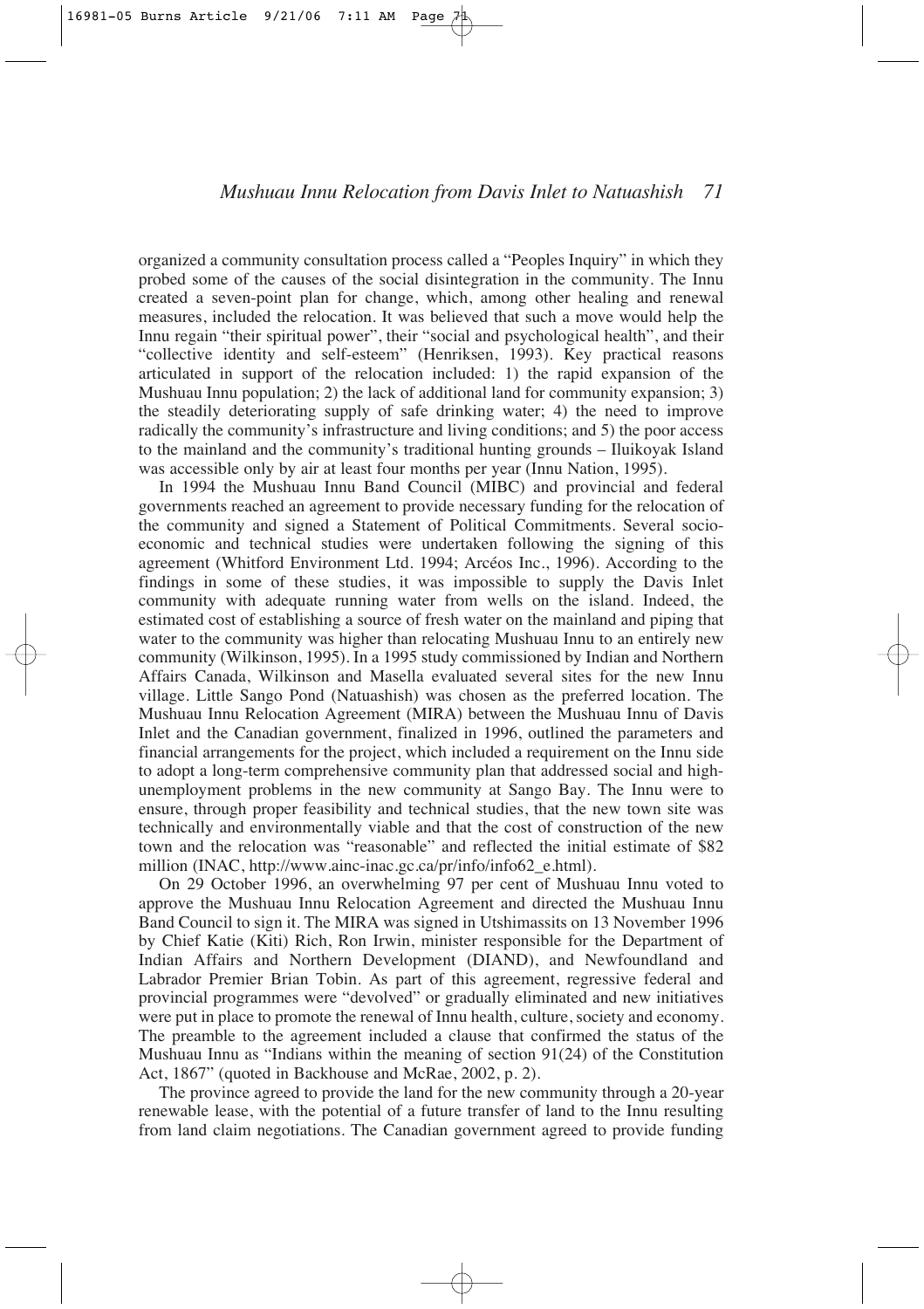for relocation planning, design and site construction at an estimated cost of \$82 million. Federal authorities anticipated that this amount would cover the cost of woodframe houses, water and sewer systems and roads as well as a power station, a school, a nursing station, an airport, a wharf, a post office, a band council office, and police and fire facilities. This estimate also included moving expenses and the cost of decommissioning of the Davis Inlet site (Backhouse and McRae, 2002).

In addition to the signing of the Mushuau Innu Relocation Agreement, several important initiatives were undertaken in 1996 that had a significant influence on the relocation process. These initiatives included the development of a community relocation plan, the creation of a relocation negotiation team that included Mushuau Innu and provincial and federal government representatives, and the establishment of a smaller Mushuau Innu Relocation Committee that was to provide Innu input. Under the terms of the MIRA, the goal was to involve Innu in the construction and provide employment and training opportunities (Backhouse and McRae, 2002 p. 31).

#### **Relocation Accomplished**

Construction-related work on the new site started shortly after the signing of the agreement. As the first trees were cut, land was prepared and geological and archeological surveys were conducted on the new site. There was also significant time and energy devoted to handling contracts, dealing with the media and preparing briefings for high-ranking federal government officials. The actual community move began six years later, in December 2002. The Innu were not all moved at the same time since only 70 of the 133 planned homes were ready for occupancy that December. According to the main contractor, Davis Engineering Inc., delays in construction were due primarily to the short shipping season for building supplies and furnishings. Despite the lack of housing the move went ahead as scheduled. The relocation date had been set and the political pressure was heavy on those charged with delivering the accommodations on time and as promised. During the official move, a number of Innu families stayed behind in Davis Inlet. Others shared homes on the new site with their fellow community members for several months. The remaining 63 planned homes were completed by the end of 2003. The relocation alleviated the chronic housing shortage for a while, but the rapidly growing Innu population needed additional homes for its young families and accommodations for teachers, nurses, the RCMP and other service providers. In 2003, the Mushuau Innu and the federal government reached an agreement to construct 71 additional homes for community members over the following two years.

#### **Reactions to the New Homes**

Despite the delays, the new, modern homes built in Natuashish represented a considerable improvement over accommodations in Davis Inlet. Still, some community members believe that the homes could have been better suited to their needs. Although input relating to community-specific housing needs and preferences had been gathered from the Innu, not all of this feedback was integrated into the design of the actual town site.

Before the construction started, the Mushuau Innu had been presented with the town layout, several home designs and colour choices. Many Innu liked what they saw. According to two women interviewed in the community, the new homes seemed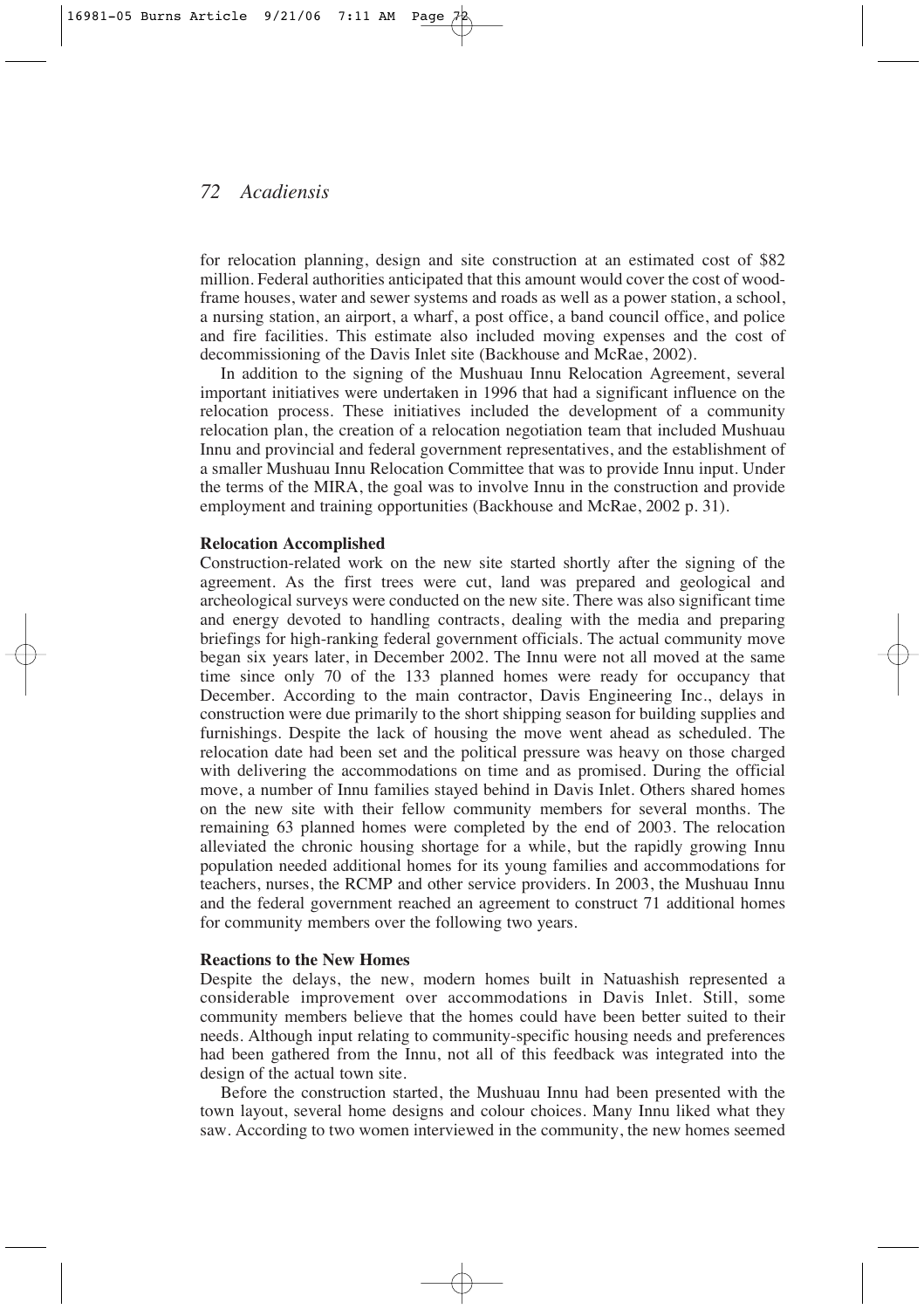"nice", "warm" and "well built" (Anonymous, 2003, February 23). Similar sentiments were expressed in other interviews with community members conducted before and after the relocation. The blue, gray and burgundy-coloured modern bungalows and split entry homes could easily blend into many Canadian residential neighbourhoods. Others, however, had a different opinion. Kajetan Rich, for instance, who persisted in unofficially "redesigning" his own home to suit his family's needs as it was being built by the local construction crew, argued that Natuashish's first homes were too "conventional" and that future housing should better reflect the Innu lifestyle and culture: "I tried to fight for some design changes for my own home with no success; then I went to the site as my home was being built and asked construction workers to change the location of walls, remove some partitions (with no real extra cost involved); however, not everyone had an opportunity to do so; even things such as the orientation of the house (facing East) is important to our culture, but it is not accounted for in the current design criteria". Rich explains that "some families bring their caribou from the hunt right to the kitchen" and that "the engineers who designed these homes did not consider that this is the way things are often done in this community". The shortcomings in home design included a lack of direct access from outside to a large utility area as well as an overall shortage of supply and equipment storage space. Moreover, house plans did not reflect the importance to Innu families of open, multi-purpose living spaces. Some of these issues could have been resolved, Rich claims, by offering families an on-site design consultation (Rich, 2004, February 24). Writing in 2000, George Rich underscored the uniqueness of the Innu and the fact that "white" society often fails to acknowledge cultural differences. He argues that the Innu know how to build and repair expertly their traditional teepees made of caribou hides and that adopting "modern" home maintenance standards is expected to take some time. The Mushuau Innu culture, he notes, is rooted in a nomadic past that stretches back more than 6,000 years, and Innu have lived in "conventional" houses for only 30 years (Rich, 2000, p 38).

While house-related damage was frequent in Davis Inlet, there has been significantly less damage and vandalism to the new homes. To a stranger visiting Natuashish in 2005, the homes may not look particularly appealing (most of the basement level windows are boarded up to cover or replace broken windows or to avoid breaks), but according to NHA staff and the majority of community residents the homes are in good condition. Aside from some imperfections in appearance, most residences are structurally sound, in good repair and regularly maintained.

Although the homes remain comfortable, the community still lacks indoor and outdoor recreation facilities for both young and older Innu. Such facilities have not been built in Natuashish partly because of disagreement between the Innu and the federal government on funding obligations. In talking about her life in Natuashish, one NHA employee noted that her own children "come back from school and stay inside for the rest of the day" (Rich, 2004, April 15). While the conditions in Davis Inlet were bad, she recalled that it at least had a recreation hall with a multi-purpose room where all sorts of activities were held. Innu women, for instance, could go dancing at the disco in the community while men stayed at home playing cards.

#### **Establishment of the Natuashish Housing Authority**

One of the most important institutions in the new community of Natuashish is the Mushuau Innu Housing Authority (MIHA), which was created by the Mushuau Innu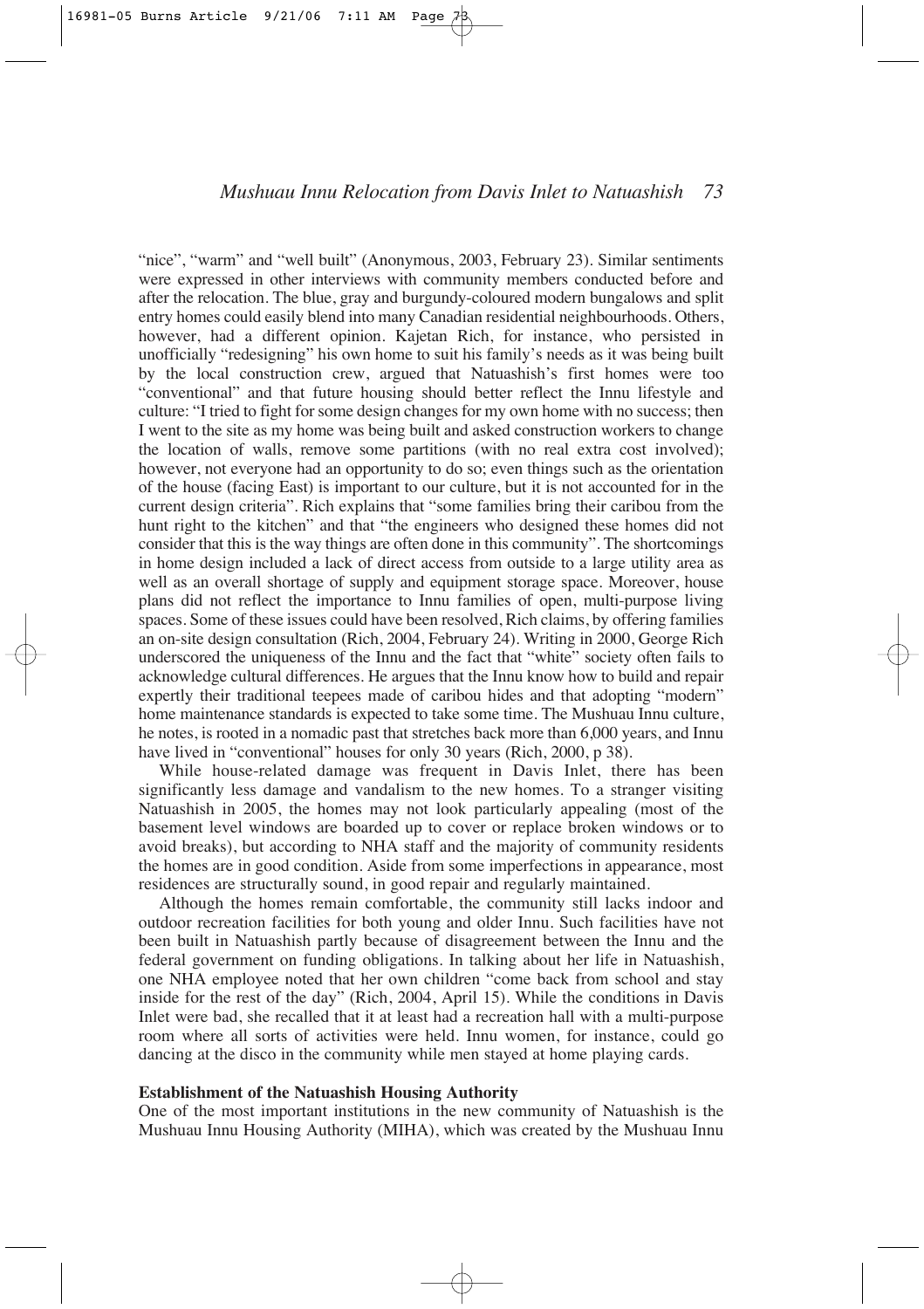Band Council in 2000. In 2002 the MIHA was renamed the "Natuashish Housing Authority" (NHA) and was granted authority by the Mushuau Innu First Nation (MIFN), which had become, as part of reserve-creation process completed in 2003, the official legal body representing Mushuau Innu. The NHA was to implement the housing policy and to look after all aspects of community development related to existing and future housing assets, and it is accountable to the chief and council. By the time the community finished its relocation, most people knew about the NHA, its mandate and the work it was doing in Natuashish.

The establishment of the NHA was one of the federal government's conditions for covering the full cost of the new houses in Natuashish. The NHA was to become the organization which, under the guidance of the MIBC, would effectively and sustainably manage the community's residential assets. One of the vehicles for moving towards maintaining long-term financial sustainability was the establishment and reinforcement of the payment of rents and housing charges. NHA capacitybuilding was considered a priority (largely by the federal government) as it would enable this organization to garner sufficient revenues for the housing operating budget and eventually reduce the community's dependence on federal government financial support. Sound housing management and administration practices were expected to reduce housing maintenance and damage-related repair costs and, over time, to promote community awareness of the upkeep costs associated with quality housing. Furthermore, families would learn that paying for some of these services was their own responsibility.

From its inception in 2001, the multi-stakeholder support team worked closely with the housing authority's board members and staff and Mushuau Innu First Nation leaders to help them achieve their goals. The work started with implementing key elements of the NHA Housing Strategy conceived in 2001 and refined during the following year. These elements included: training of the housing authority board of directors on their respective roles and responsibilities; training the housing authority staff and developing their job descriptions; helping with the implementation of the housing plan, including development of the housing policy and procedures; and implementing a client-orientation (life-skills) programme designed to provide all community residents with skills related to living in, and taking care of, the new housing (INAC, 2002, January).

In the spring of 2003, Sidney Peters was hired as a NHA mentor. By this time the relatively new NHA board and staff had made a transition from planning and preparation to management of the housing in Natuashish. The mentor's role was to help those involved with the housing authority to cope with their various responsibilities without feeling overwhelmed. An experienced Aboriginal housing professional from mainland Nova Scotia, Peters became widely respected by members of the local community. He helped to facilitate better communication between team members from outside of the community and those from Natuashish. Although based elsewhere, he agreed to stay in the community periodically and help the NHA with its day-to-day work.

In 2005 the NHA organization had its foundations in place. These included a functioning office with full- and part-time staff on duty as well as its own policy, housing procedures and an electronic housing database. The NHA Housing Policy succinctly outlines the general role, operating principles and structure of housing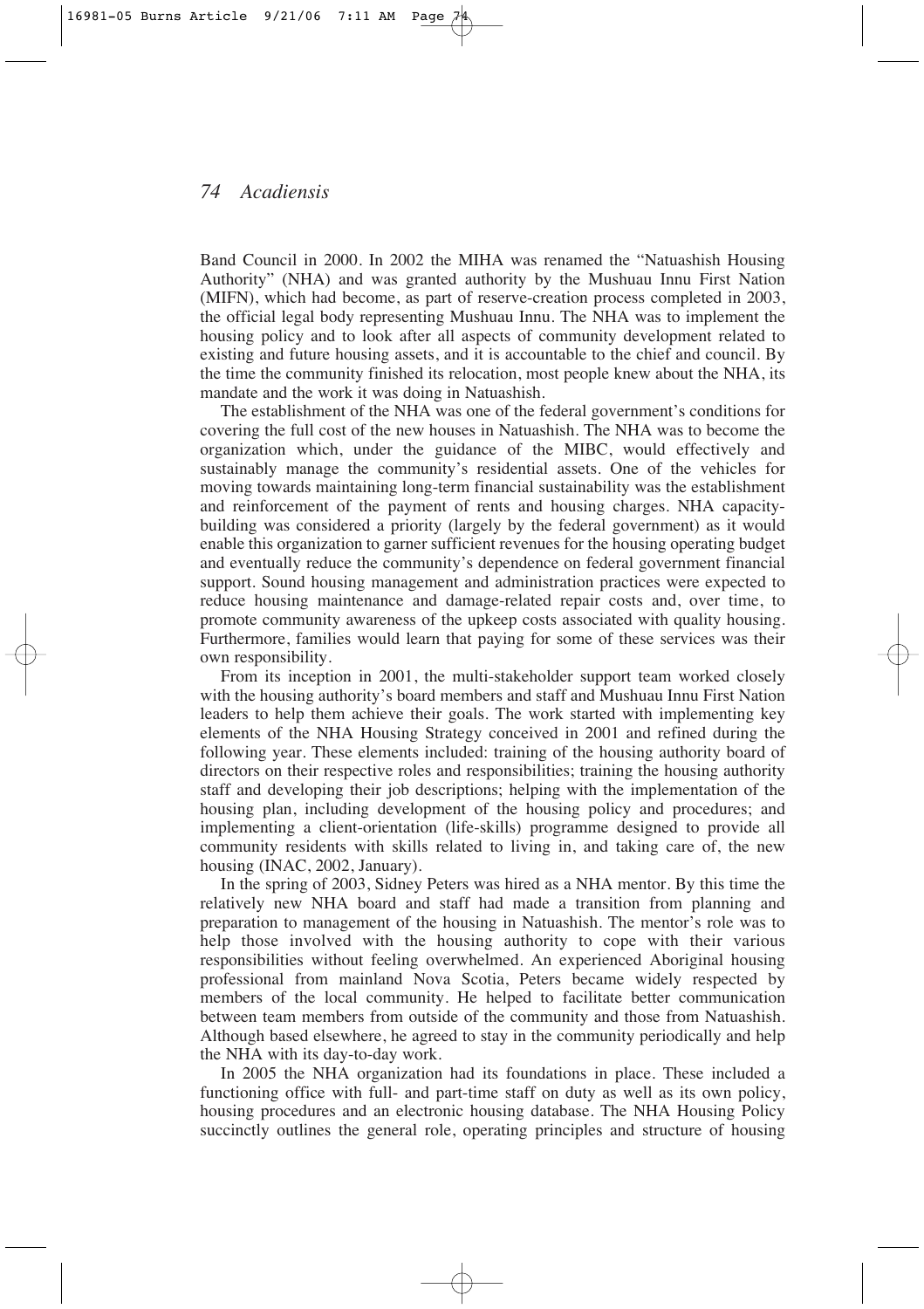management in Natuashish. The Housing Procedures document, for its part, contains explicit and detailed operating guidelines allowing the NHA board and staff to undertake various housing management-related duties, including how to allocate new housing, respond to complaints, hire staff and conduct timely housing inspections. The NHA now administers home inspections, maintenance and repairs for all Natuashish residences occupied by community members and service providers. It is also actively involved in the housing planning process for the community and continues to facilitate the life-skills, construction and housing maintenance mentorship, and job-shadowing programmes. The latter allows NHA staff to continuously work with experienced professionals in the areas of financial management, housing repair and housing inspection. Despite these achievements, some of the NHA's capacity-building and overall performance-related initiatives have not been successful and much of the work – including the long-term life-skills programme implementation strategies and partnership-building skills development – has not been fully realized.

#### **NHA's Challenges and Priorities**

As with many organizations, one of the critical challenges for the NHA is the lack of resources. Of necessity, the board, staff and mentor spend a considerable amount of time tackling problems caused by the delays in housing construction and housing shortages in the community. They are also engaged in a variety of processes designed to move the housing portfolio forward. The NHA was actively involved in the reserve creation talks and a new round of housing negotiations between the Innu and the federal government, which began shortly after the last of the first 133 homes was completed in 2002. While this work is an important part of the NHA's mandate, it meant that less time was available to build staff confidence and the organization's internal structure and rapport with the community and service providers.

The NHA also faces difficulties being recognized in its own right. Although members of the Mushuau Innu Band Council agree that they need the NHA "to do its job" and that having an arm's-length relationship between the council and the NHA is the best way to achieve that goal, community members do not always make such fine distinctions. Many have trouble abandoning their expectation that everything, including housing-related issues, can only be resolved by the chief and council.

Securing confident, well-trained and reliable NHA staff is essential to achieving recognition and respect for the NHA in the community and beyond. While early staff training efforts were successful and several original staff members remain employed by the NHA, many have left the organization over the last four years. Between 2002 and 2005, for instance, the NHA trained and subsequently lost three housing managers. Some staff members were not able to deal with political, personal and/or other pressures and, after working for some time, resigned. Two band council elections over the same period contributed to a major turnover of people in positions of leadership. While no one argues against the idea that "patterns of White control need to be broken" (Henriksen, 1994, p. 11), key informants in and outside the community are convinced that an entirely Innu-staffed NHA cannot manage the community's present-day housing needs and programmes. Those more involved with the NHA stress that, in this regard, patience is key in building staff skills and selfreliance. In addition, a clearer structure and tighter organization of the main office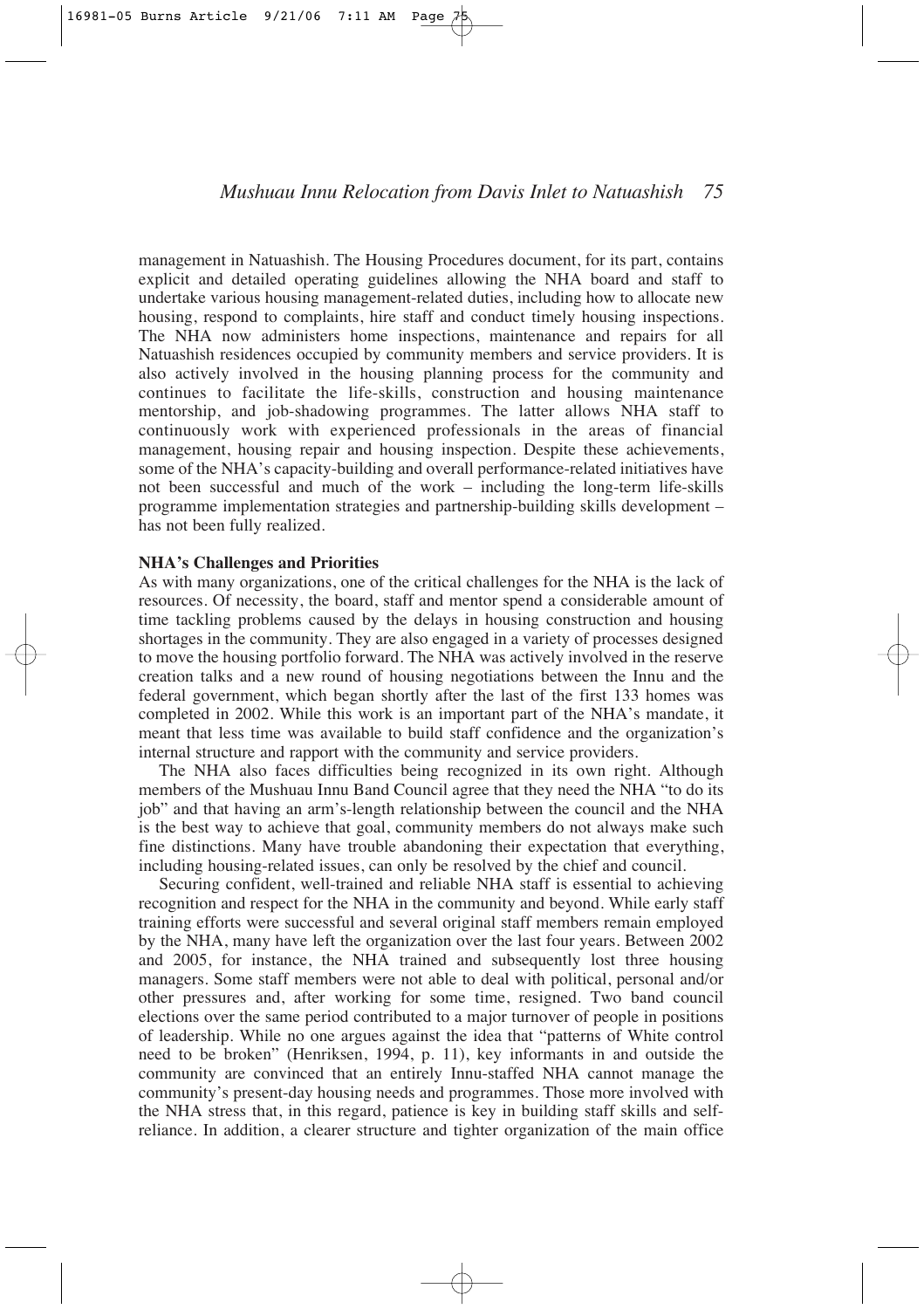functions must be put in place if employees are not to feel overwhelmed by daily tasks.

Many informants suggested that the housing authority needs to continue building its relationships with the community by proceeding with its work on the life-skills programme. Stronger links between the NHA and social-programme delivery organizations, and possibly other communities such as Miawpukek First Nation, Newfoundland, could complement its efforts in internal staff capacity-building and nurturing strong working relations with the Mushuau Innu Band Council.6 Although the federal government is eager to withdraw direct logistical and financial support for the NHA, building and maintaining an independent programme-delivery system will take longer than originally estimated. The funding allocated for governance capacitybuilding in the area of housing was tied to the Mushuau Innu Relocation Agreement (MIRA) funding, which did not indicate that there would be ongoing support for the NHA. It was hard for the Innu to foresee the need to pressure the government to commit to longer-term funding for capacity-building and governance support as the creation of the housing authority was new to the community. There will continue to be a need for an interdisciplinary group of stakeholders to provide various forms of assistance for the NHA's operations: direct, face-to-face office and operational support, even if it is done only periodically; regular support and training in preparing funding and initiative proposals; advice on and facilitation of linkages with other groups, organizations and communities (locally, provincially and nationally); and support in gradually reducing the NHA's dependency on federal government funding and achieving real self-sufficiency. A number of federal government internal memos, documents and confidential interviews with federal civil servants conducted during my work in Natuashish revealed that there was an underlying objective in the government's agenda – to reduce the Mushuau Innu's drain of the federal treasury – and that this had been so since the beginning of relocation negotiations in 1993.

#### **The Reality of Relocation**

When turning back to the "big picture", it is important to remember that the Mushuau Innu relocation was one of the most ambitious and costly relocations of an Aboriginal population in Canadian history. The sheer scale and complexity – and the social, political and environmental conditions that made the move necessary – make it difficult to evaluate the move as an ultimately positive or problematic undertaking. The relocation presented different challenges and benefits to the community's members, to its leaders, to those charged with the construction and the move, and to the Canadian public. While the passing of time will no doubt allow for a clearer perspective on the value of the relocation, analysis of what now seem to be contradictory outcomes can help inform current public policy decisions that will affect the Innu, and likely other Aboriginal and non-Aboriginal communities, before the relocation becomes "history".

By the end of 2004, the federal and provincial governments had spent approximately

<sup>6</sup> Representatives of Miawpukek First Nation have been successfully working with the NHA on various capacity-building tasks including housing repairs and inspections as well as on the life-skills programme.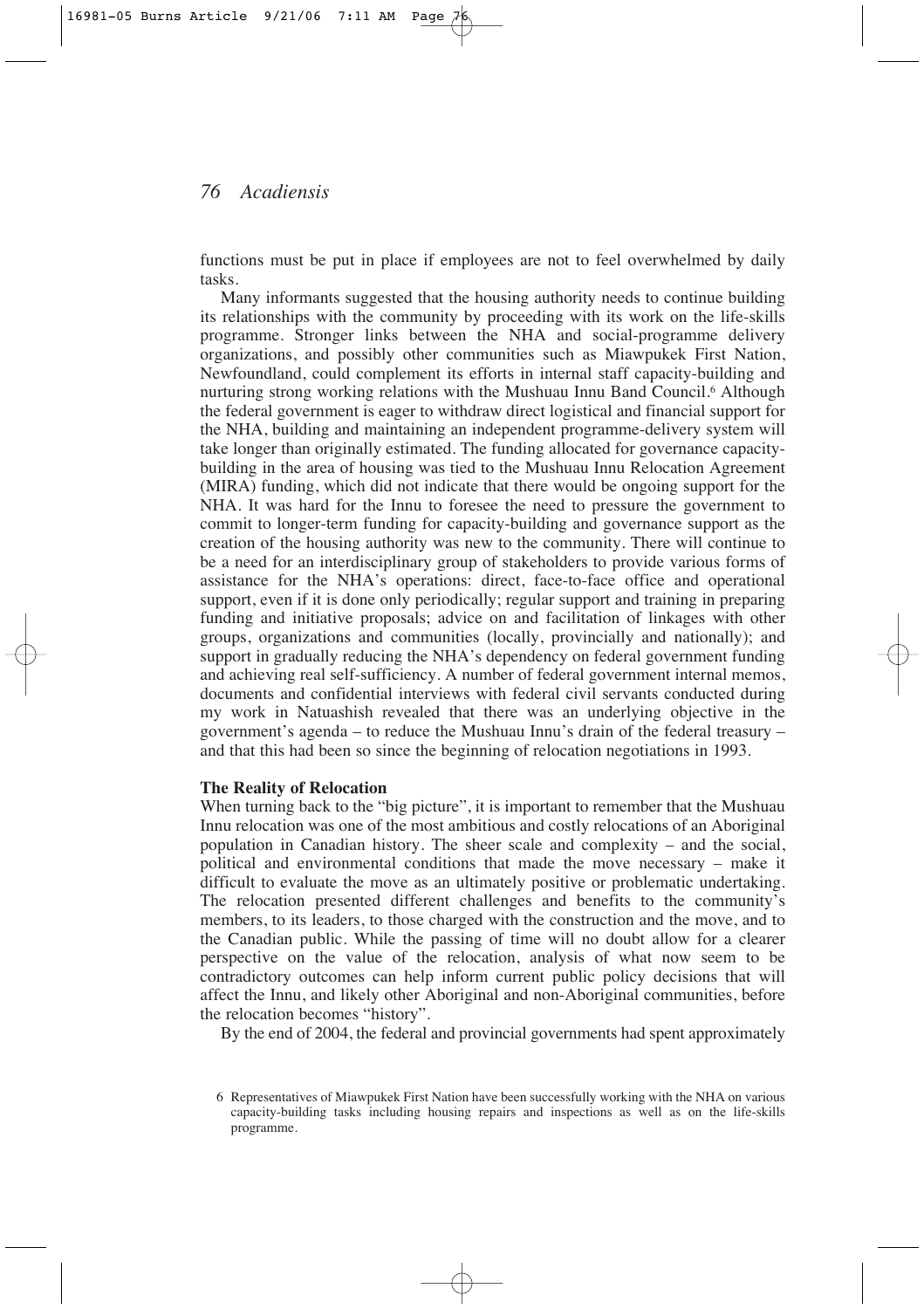\$280 million to move 700 Innu to Natuashish. According to a CBC Radio News report, this is about \$400,000 for every man, woman and child in the community (CBC Radio News, 2005, February 8). Although it is important to acknowledge the cost of this undertaking when assessing its effectiveness and overall value, it is crucial to fully appreciate the Innu perspective: they demanded that the governments assist them in overcoming years of life in a poor and crowded community by building in a new location and that this new community should provide the Innu with the physical amenities enjoyed by the overwhelming majority of Canada's population. More importantly, the relocation was to provide a fresh start for the community members willing and eager to confront their long-time substance dependency, family violence and other physical and psychological ills (Innu Nation, 1995). In the end, the criteria to determine the value of this relocation are as varied as the organizations, government bodies and individuals participating in this process. At the core of many discussions about the effectiveness of the relocation, however, is the comparison of the monetary investment against the socio-physical benefits the community gained by moving from Davis Inlet to Natuashish.

For their part, most of the 700 Innu living in Natuashish seem to be pleased with their new community and proud of it. Kajetan Rich, a long-time community leader and chair of the Mushuau Innu Relocation Committee, pointed to a reason for this satisfaction when he noted in a conversation that this relocation was different from the one that preceded it in that the Innu were consulted. In the relocation from the old to the new Davis Inlet in 1967, the Innu had little input in the process. From the earlier experience, Rich argued, "we learned that we had to receive community input on the relocation and we made a conscious decision to follow the community's mandate from day one of this initiative" (Rich, 2004).

The relocation project offered many training and employment opportunities for community members. For example, the creation of the Camp and Catering Company, which provided services to the construction crew building the community over a threeyear period, was an important initiative that allowed the Mushuau Innu to establish and participate in a joint-business venture that employed many community members. Other employment and training benefits were experienced in the construction trades and the lifeskills support and counseling areas. For example, two Innu construction crews were involved in building family homes in Natuashish. At least a dozen Innu men and women gained experience in various service-industry jobs such as cooking and facilities maintenance while working in the construction camp set up to build Natuashish, and seven Innu women and men were trained in various housing-maintenance tasks so that they could help to train the remaining families relocating in the new community. After the completion of the construction phase, most trained local community members did not want to move away to work despite the limited opportunities locally. While some individuals have lost their temporary employment since the effective conclusion of the relocation, the initiative enhanced community members' confidence and range of professional skills. And the direct benefits of the relocation are obvious. Along with moving into comfortable, "modern" homes, the Mushuau Innu were able to address many serious problems that had plagued Davis Inlet. These included overcrowding, lack of land for community expansion, poor access to the mainland and poor water quality (Innu Nation, 1995).

Despite improving the community's physical living conditions, many of the "old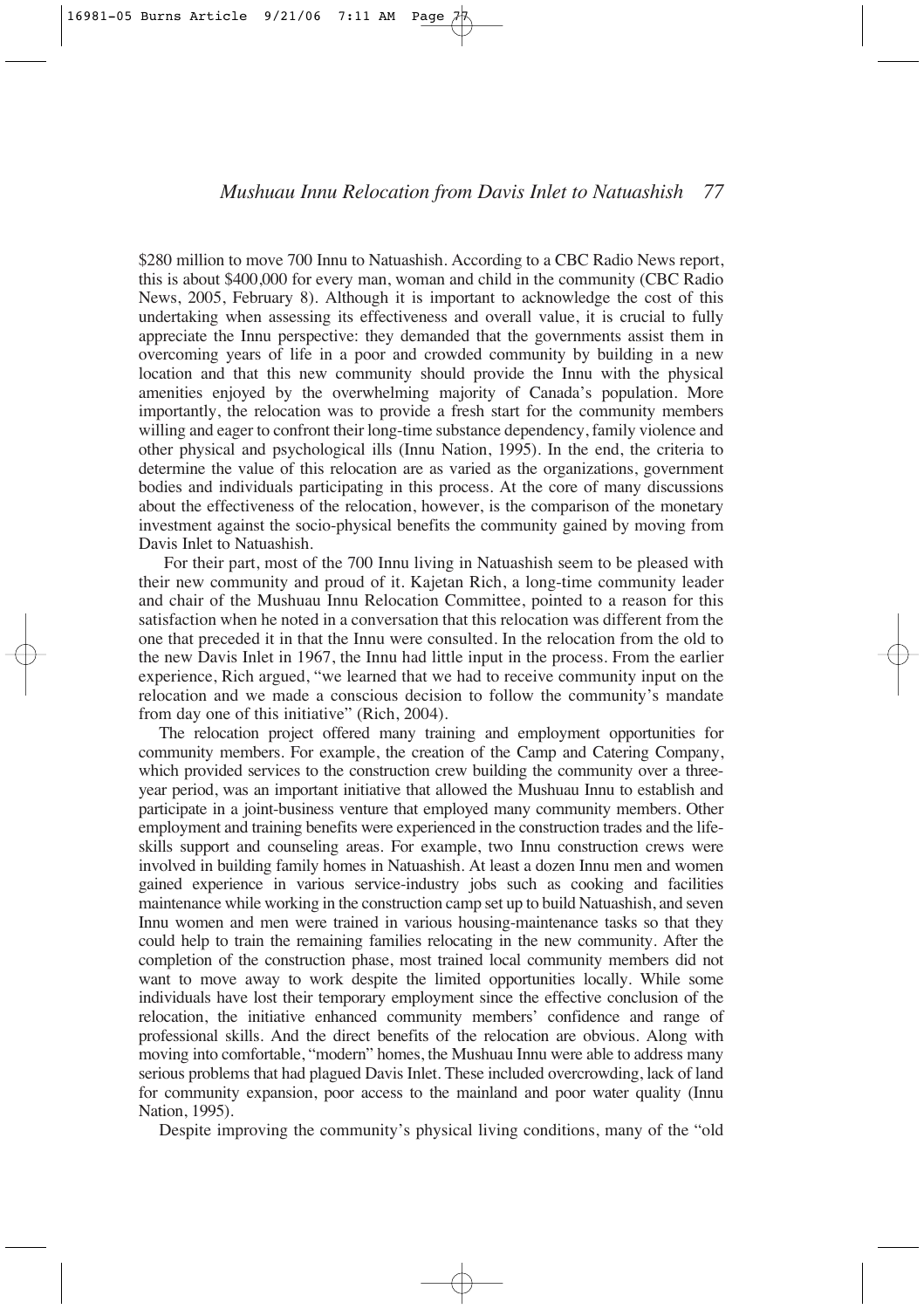demons" accompanied the Innu to Shango Bay. One of the most serious of these demons has been substance abuse. Innu Chief Simeon Tshakapesh revealed the findings of one study he conducted in Davis Inlet in 2000 that showed that 154 of the 169 youths in the community had abused solvents at some point in their lives (Diversity Watch, www.diversitywatch.ryerson.ca/backgrounds/innu.htm). According to information provided by community members and service providers, the rates of addiction among the adult population have been fluctuating at around 70 per cent since the early 1990s (Innu Nation, 1995, p. 143). Kevin Head, a former coordinator for the Labrador Innu Comprehensive Healing Strategy in Natuashish, who left the community in November 2003, claims that 80 per cent of all community members have a problem with alcohol (CBC Radio, 2003, December 15).

Difficulties with the education of Innu youth also continue. A recent federally commissioned study indicates that one in three Innu children in Labrador never attends school, and students suffer from a high level of developmental, learning and physical challenges (Philpott et al., 2004). Between 1993 and 2004 only three students of the hundreds of school-age children in the community completed high school and there is little likelihood that many more will do so in the immediate future. Without a high school education, young people in the community face a bleak prospect when it comes to finding work either in their own community or elsewhere (CBC Radio, 2004, December 14).

According to the Innu themselves, serious problems also impede the provision of social services. The staff is almost entirely from elsewhere and they do not always work as effectively as they could (Innu Nation, 1995, p. 121). With a chronic shortage of qualified staff and high turnover rates, service organizations have difficulty maintaining meaningful continuity and building relationships of trust and collaboration with the community at large. Natuashish's remote location is very important in this context. Many professionals are unwilling to relocate with their families to a small community where their spouses do not have many employment opportunities. Some still come, but they often do not manage to cope with the magnitude of the social, health and other problems that their clients experience.

There are other challenges that, while not unique to Natuashish, also make community life difficult. Entrenched family rivalries, nepotism and lack of transparency and accountability influence many, if not most, community activities. The problems stemming from family rivalries and nepotism represent not only the community's response to long-term economic and social deprivation, but have roots in the Innu traditional social system based on family allegiances and solidarity  $-$  a system that is challenged by the imposed system that has a single chief and council overseeing a community composed of several family groupings. Many of those in the community who "make it" in the political and/or economic sense are torn between their loyalty to their own family members and their duty to serve the entire Innu community. In many cases those elected to council are pressured to make decisions that favour their own kin. A lack of transparency was often cited by community members in cases of various employment appointments and allocations of travel and other limited community funds. To make matters worse, the media spotlight has affected many aspects of the community's relations with the outside world and has even led to exploitation by profit-seeking opportunists (i.e., consultants seeking contracts). While the mandate from the community has long been for leaders to "work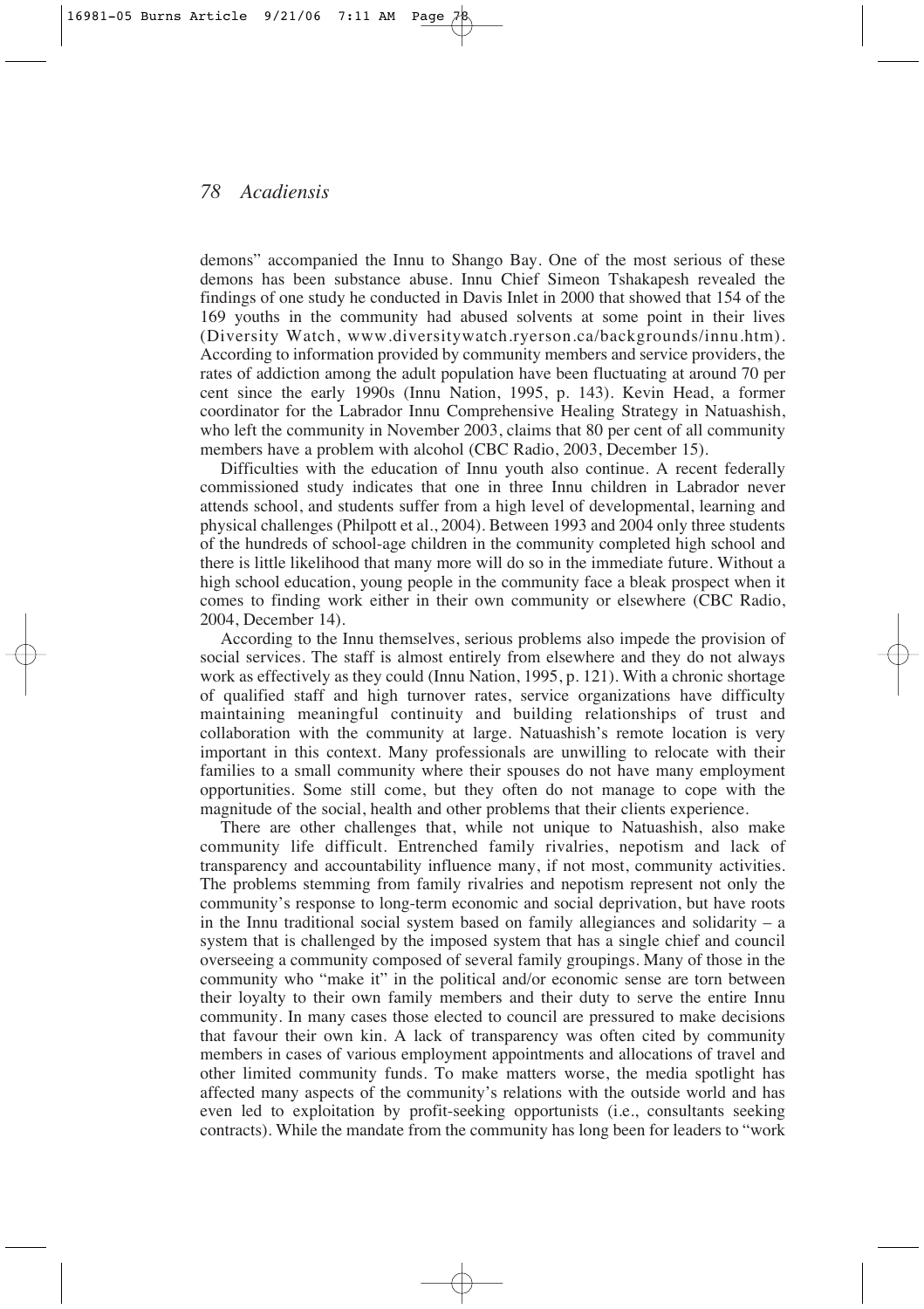together and support each other", to be more proactive and not to sink into a perpetual state of disengagement (Innu Nation, 1995, p. 125), it has often proven difficult to live up to these ideals.

#### **Lessons Learned**

Some of the challenges faced by those involved in the relocation project were related to time – both in terms of delays and in terms of haste. Most of the key informants commented that the time to plan the relocation and the new community was not sufficient. The federal government was embarrassed by the media coverage of the deplorable living conditions and the social problems in Davis Inlet. This sense of embarrassment, the public pressure and the desire for the problem to go away shaped many key relocation decisions. The government's mandate was to complete the whole relocation project in three to four years, but its efforts were thwarted as delays occurred at the beginning and during the progress of the initiative.

Among the reasons for the delays was a lack of transparency and efficiency in the planning and delivery of the project. The process involved many different stakeholders, including a number of levels of provincial and federal government bureaucrats, many of whom were expected to defend and adhere to specific agendas and mandates. For example, the federal civil servants directly involved in managing the relocation were asked about, and encouraged to focus on, the physical and financial aspects of the move rather than participating in the "big picture" discussions – in large part due to the federal government's strategy to mitigate potential liabilities by concentrating only on contractually binding issues. While a small number of Innu leaders were consulted regularly, some crucial planning and relocation decisions were made by the senior steering committee comprised of high-ranking bureaucrats. Ultimately, there was not enough productive communication between the various levels of government.

Another problem was that between 1996 and 1999 the Mushuau Innu had been responsible for receiving and managing a significant amount of federal government transfer monies while having no clear financial management-control framework or a clear agreement on deliverables. The responsibility and the information flow were overwhelming. Moreover, there were also rumours concerning financial discrepancies and mismanagement of the funds by the band council and, as these rumours became more widely known, the situation was "remedied" by shifting the control of the project into the hands of the federal government.7 One extreme was replaced with another with the result that the collaborative relocation planning and implementation framework was severely undermined. Moreover, complicated relations among the initiative's stakeholders often impaired collaborative decision-making. Several key relocation stakeholders noted that many of those charged with the relocation did not really "step up to the plate". This made for a rough start and delayed significantly the initiative's implementation. The delays, according to a few interview respondents

<sup>7</sup> As is often the case when it comes to governments and large amounts of money, parts of federal funding earmarked for the construction of the new community and the development of specific training programmes appear not to have been spent as intended. If there is truth to rumours among Innu in the community and among contracted employees, community leaders/leadership were sometimes taking extended trips and purchasing various personal items.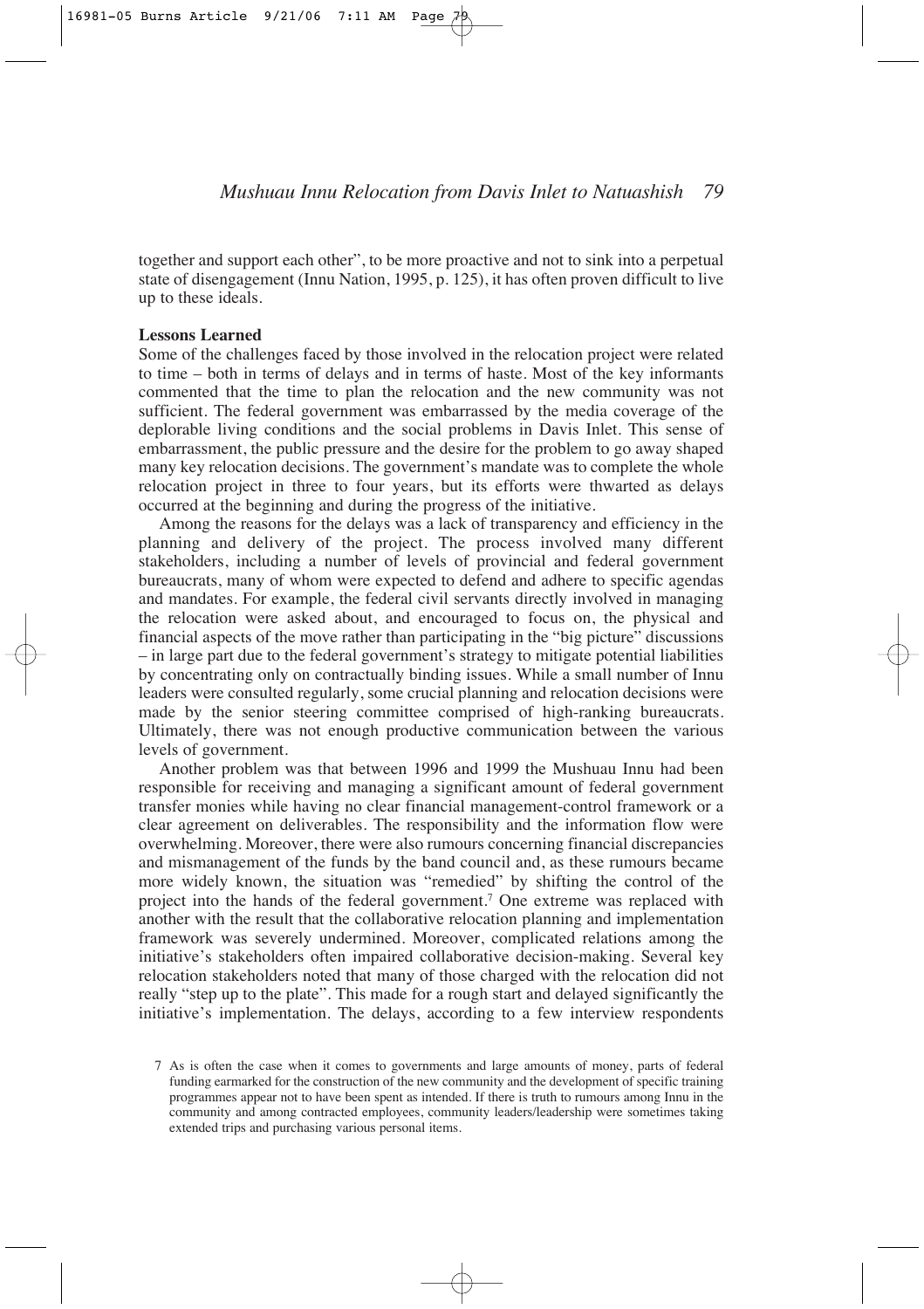representing the community and the government, hindered the introduction of important, innovative project-management strategies and the pursuit of pro-active rather than reactive steps. The tone and the actual decisions made during many meetings about the relocation were also influenced by what the media had to report on the initiative or the community at the given time as well as how senior federal civil servants decided to react to this information and the resultant public reaction.

One of the lessons learned in this regard was that the federal government placed too much responsibility related to the management of finances, public policies and strategic planning in the hands of Innu. No preliminary analysis was done of the community's capacity to manage such an ambitious undertaking and, as a result, the process was initiated without the necessary support and skills development and without an appropriate community-consultation mechanism. The federal government also did not devote sufficient staff to the project. Only three employees from the regional Indian and Northern Affairs Canada (INAC) office in Amherst, Nova Scotia, were responsible for the day-to-day work.

Another problem identified by government and community representatives and by professionals involved in the relocation was a lack of comprehensiveness in the overall approach and execution of the relocation. For example, as one of the civil servants noted, in community consultations related to the relocation planning more serious consideration should have been given in the early stages to all possible alternatives to the relocation to Natuashish, such as moving closer to the town of Happy Valley-Goose Bay or attempting to modernize the Davis Inlet location for a fraction of the current cost (see Wilkinson, 1995, for alternative relocation options). These alternatives may not have been chosen, but the advantages and drawbacks of the remote location of Natuashish would have been discussed and considered more thoroughly by more community members.

While there have been a number of Aboriginal community relocations nationally and in Labrador itself, the Davis Inlet-to-Natuashish relocation was perceived and addressed by the majority of the participants as a unique experience. It was unsettling to those on the front lines of programme delivery to hear, over the course of several years of close involvement with a broad range of relocation stakeholders, only a few passing references to other, similar experiences and lessons learned from these experiences. Not only the Mushuau Innu, but also many of the participants in this massive project felt at times overwhelmed and frequently adopted reactive steps when confronting project-related challenges. One of more dramatic examples of such reactive behaviour was observed in early 2003 when the remaining Innu followed the first wave of community members to Natuashish and ended up living in tents or in extremely crowded conditions in the finished homes. In response, the Innu leaders and the government stakeholders were forced, during the summer of 2003, to finish existing basement spaces in already constructed homes. This project took significant energy and funds that could have been devoted to the construction of new homes if the political decision had been to postpone the move to a date later than December 2002. Fortunately, according to accounts by many Innu community members, chief and council members as well as other stakeholders involved in the relocation, the decision to establish the housing authority in the community – more of an afterthought than an integral part of the vision – has proven to be a good decision.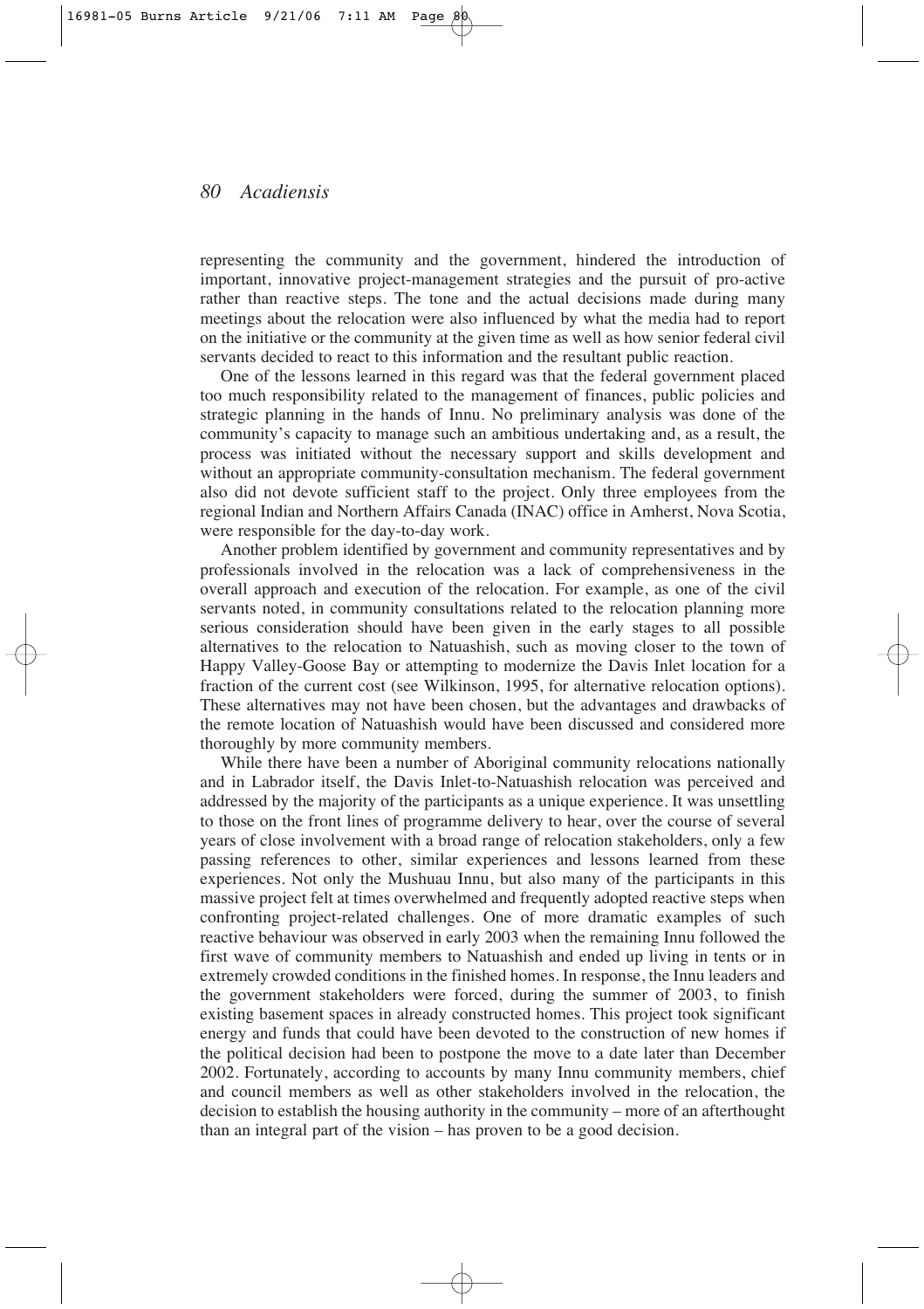#### **Conclusion**

The Mushuau Innu relocation to Natuashish provided "an incredible opportunity", but it also posed an "enormous challenge", according to legal scholars Constance Backhouse and Donald McRae in their *Report to the Canadian Human Rights Commission on the Treatment of the Innu of Labrador by the Government of Canada.* "It could be an opportunity for the transformation of the community, or it could result in the social dysfunction of Davis Inlet simply being moved to Natuashish" (2002, p. 11). As many Innu themselves recognize, the outcomes, at least in part, depended on, and will continue to be determined by, the choices and actions of the community.

Designing and implementing a sound Mushuau Innu resettlement strategy proved difficult for everyone involved. In the context of relocations imposed on Aboriginal communities by the government, however, the Davis Inlet-to-Natuashish move represents a radical departure from previous undertakings. Most notably, the community made a conscious decision to improve its life by relocating as well as to relocate to a place of their own choosing. Early steps by the Mushuau Innu were made without coercion and were supported by a community and stakeholder consultation process.

The relocation itself generated a significant number of jobs for the Innu. Many were trained in construction trades; others were trained in administration. As the relocation activities were completed, though, economic and employment opportunities in Natuashish became similar to those that had existed in Davis Inlet. Exposure to and participation in this large-scale undertaking, however, allowed community members to gain knowledge of the ways that they could engage in economic development and entrepreneurial activities, and the benefits of this experience are recognized by the Innu and by those involved in various training and capacity-building activities during and after the relocation. In Natuashish, many jobs could be available to the Innu in the service sector if the necessary education levels are achieved. The Innu could, for instance, work in medical and social services positions and as teachers, electrical technicians and managers. However, these positions require university- and college-level professional training, which still remains unattainable for the majority of the community members.

Innu leaders and community members agree that at this stage of the community's life there is also a great need to concentrate on current social issues in order to protect the community. In a 1994 paper reflecting on 27 years of research among the Mushuau Innu, Georg Henriksen argued that "for the Innu to be able to release their innovative potential and create a richer economic basis for their community, they must go through a process of healing both as individuals and as a community" (1994, p. 3). One way to address those current social issues and to promote community healing would be to complement existing school facilities and family accommodations with a viable communal infrastructure where there are opportunities for public gatherings and pastimes for all ages. The existing preoccupation with improving the physical living conditions for individual Mushuau Innu families is understandable, but there remains a need for greater investment in continuing social programmes in the community. On a practical level, the community's geographical location presents logistical and financial challenges such as more difficult access to various types of expertise required to undertake major community projects, the high costs of food and all other supplies, and the limited options for transportation in and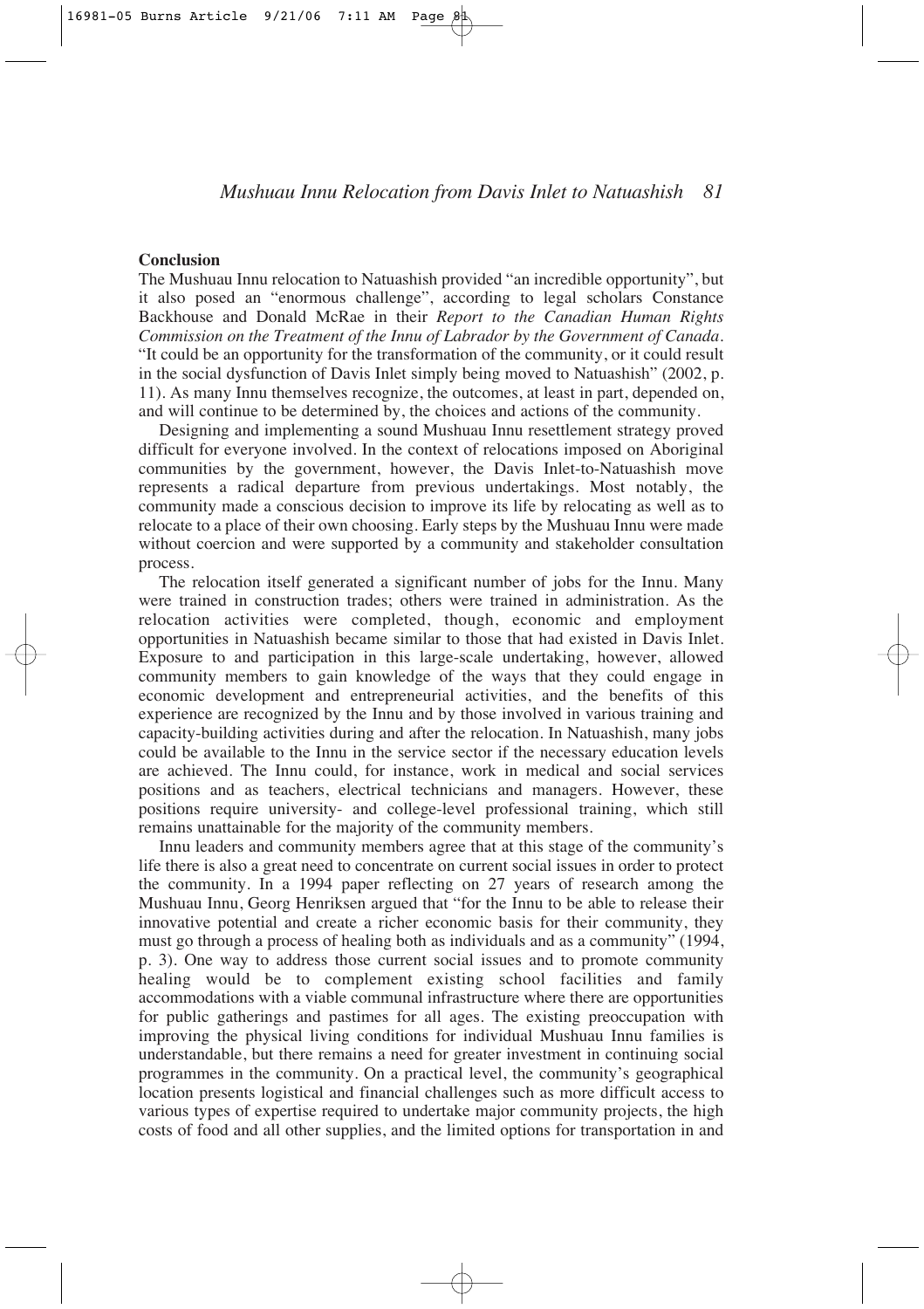out of the community. This isolation will continue to play a role in efforts to build community capacity and provide quality services, and these efforts should take into account the added costs of doing work in this remote Innu town as well as the fact that what is possible to do in other communities closer to major urban centres may take many times longer in Natuashish.

Considering all the factors that worked against the Natuashish Housing Authority's survival and the building of its capacity, the initiative had a successful start. The move to the new location is effectively complete, but much work lies ahead. The success of community support and development initiatives – many of which relate to housing and the NHA's work – will depend largely on a well-planned, executed and sustained post-relocation strategy. To draw on experience gained, efforts should be made to engage the main stakeholders involved in various phases of the relocation process. Moreover, the Innu themselves argue that the federal government should not abandon the community when the last of the homes built under the relocation agreement is completed, and that sustained support to the community is needed, both in order to protect this significant financial investment and, more importantly, in order to promote the well-being of the Mushuau Innu. Many Innu and members of the capacity-building team fear that political pressure to curb spending will prompt the federal government to pull out of the community without an exit strategy.

When looking five to ten years "down the road", residents of Natuashish know that they must develop – with all community members' input – their own by-laws and constitution that properly reflect their community's priorities and needs. They need to invest in Innu education and health services and to become more independent in running their own programmes such as the Natuashish Housing Authority. They also need to raise a generation of local community members capable of carrying out the various jobs that are currently filled by outsiders. These goals have to be achieved if the Mushuau Innu are to move gradually toward self-sufficiency and a self-governing life in this new community.

A few community members, including Mary Jane Piwas, are not optimistic about the future: "There is still a small shred of hope for Natuashish, but the way things are going, with all our problems and blame being shifted to other people, to white people, the RCMP and the government, then it all becomes hopeless" (Hutchinson, 2003, November 4). But others are more optimistic. Kiti Rich, a former Innu chief, maintains "we will not be able to go back to our traditions 100 per cent. We will be using some Innu ways and some non-Innu ways of living. There will be two paths for us. For example, there will be people in the country and others who will have careers. We want our kids to grow up to be nurses, teachers or doctors, but to understand the culture at the same time" (Innu Nation, 1995, p. 181). For his part, George Rich wants to see his children prepared to face challenges in their lives and feel less "caught between worlds" (2000, p. 38). Shaping a stable cultural identity remains a project in progress in the newly completed Natuashish.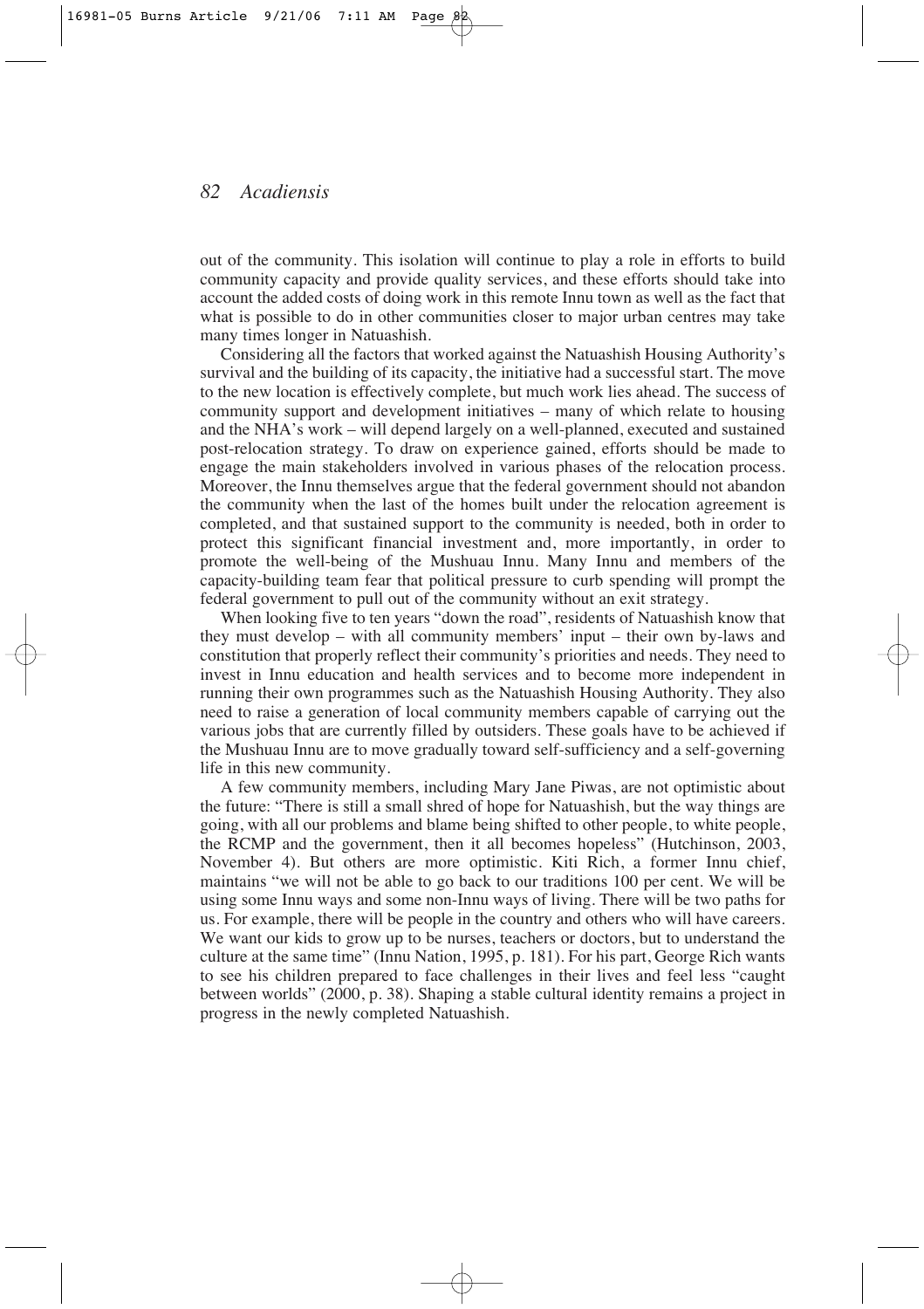#### **References**

- Anonymous. (2004, February 23). Two female community members, interview by author. Natuashish, NL.
- Backhouse, Constance and Donald M. McRae. (2002). *Report to the Canadian Human Rights Commission on the Treatment of the Innu of Labrador by the Government of Canada*. http://www.chrc-ccdp.ca/publications/ rapport\_innu\_report/ (accessed 2004, March 8).
- Canada. *Report of the Royal Commission on Aboriginal Peoples* (RCAP). (1996). "Looking Forward, Looking Back", Volume I, Part II and "Restructuring the Relationship", Volume II. Ottawa. http://www.ainc-inac.gc.ca/ch/rcap/ (accessed 2004, September 19).
- CBC Radio News. (2005, February 8). Innu Strategy Doing Little to Help. http://www.cbc.ca/story/news/national/2005/02/08/ innu-investigation050208.html (accessed 2005, January 23).
- CBC Radio News. (2004, December 14). School System Fails Innu Children, 2-year Study Says. http://www.cbc.ca/story/canada/national/2004/12/14/ natuashish-education041214.html (accessed 2005, January 11).
- CBC Radio, The Current. (2003, December 15). Journey has been Sidetracked. http://www.cbc.ca/thecurrent/2003/200312/20031215.html (accessed 2003, December 18).
- den Hayer, Molly. (2002). The Temporal Logic Model Concept. *Canadian Journal of Program Evaluation*, 17 (2), pp. 27-7.
- Diversity Watch Ryerson University School of Journalism. http:// www.diversitywatch.ryerson.ca/backgrounds/innu.htm (accessed 2006, July 6).
- Gasper, Des. (1997). "Logical Frameworks": A Critical Assessment Managerial Theory, Pluralistic Practice. Working Paper Series no. 264. The Hague: Institute of Social Studies (ISS).
- Hanrahan, Maura. (2003). *The Lasting Breach: The Omission of Aboriginal People From the Terms of Union Between Newfoundland and Canada and its Ongoing Impacts.* St John's, NL: Royal Commission on Renewing and Strengthening Our Place in Canada. http://www.exec.gov.nl.ca/royalcomm/ research/pdf/Hanrahan.pdf (accessed 2006, January 10).
- Henriksen, Georg. (1994). The Mushuau Innu of Labrador: Self-Government Innovation and Socio-Cultural Continuity. *Proactive*, 13 (1), pp. 2-22.
- Henriksen, Georg. (1993). *Life and Death Among the Mushuau Innu of Northern Labrador*. Research Paper 17. Saint John's: Institute of Social and Economic Research (ISER) Publications, Memorial University of Newfoundland, NL.
- Henriksen, Georg. (1973). *Hunters in the Barrens: The Naskapi on the Edge of the White Man's World.* St. John's: ISER.
- Hutchinson, Brian. (2003, November 4). To Hell in a \$152 M Hand Basket*. National Post*, A 20.
- Indian and Northern Affairs Canada (INAC), Atlantic Regional Office. (2002). *Housing Strategy for Natuashish, NL.* Strategic paper prepared by James Rockwood. http://www.ainc-inac.gc.ca/irp.